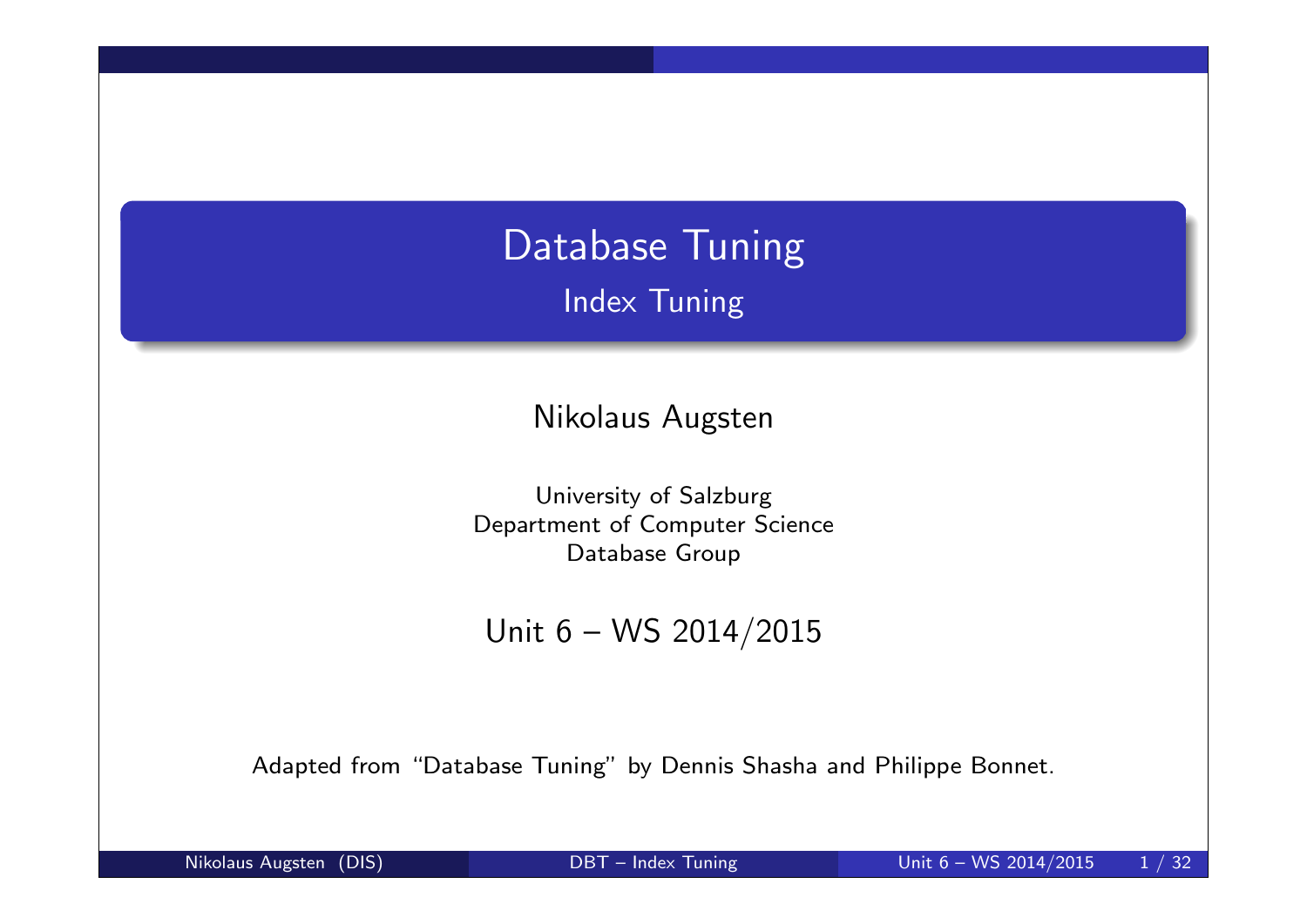# **Outline**

### 1 Index Tuning

- Indexes and Joins
- **Index Tuning Examples**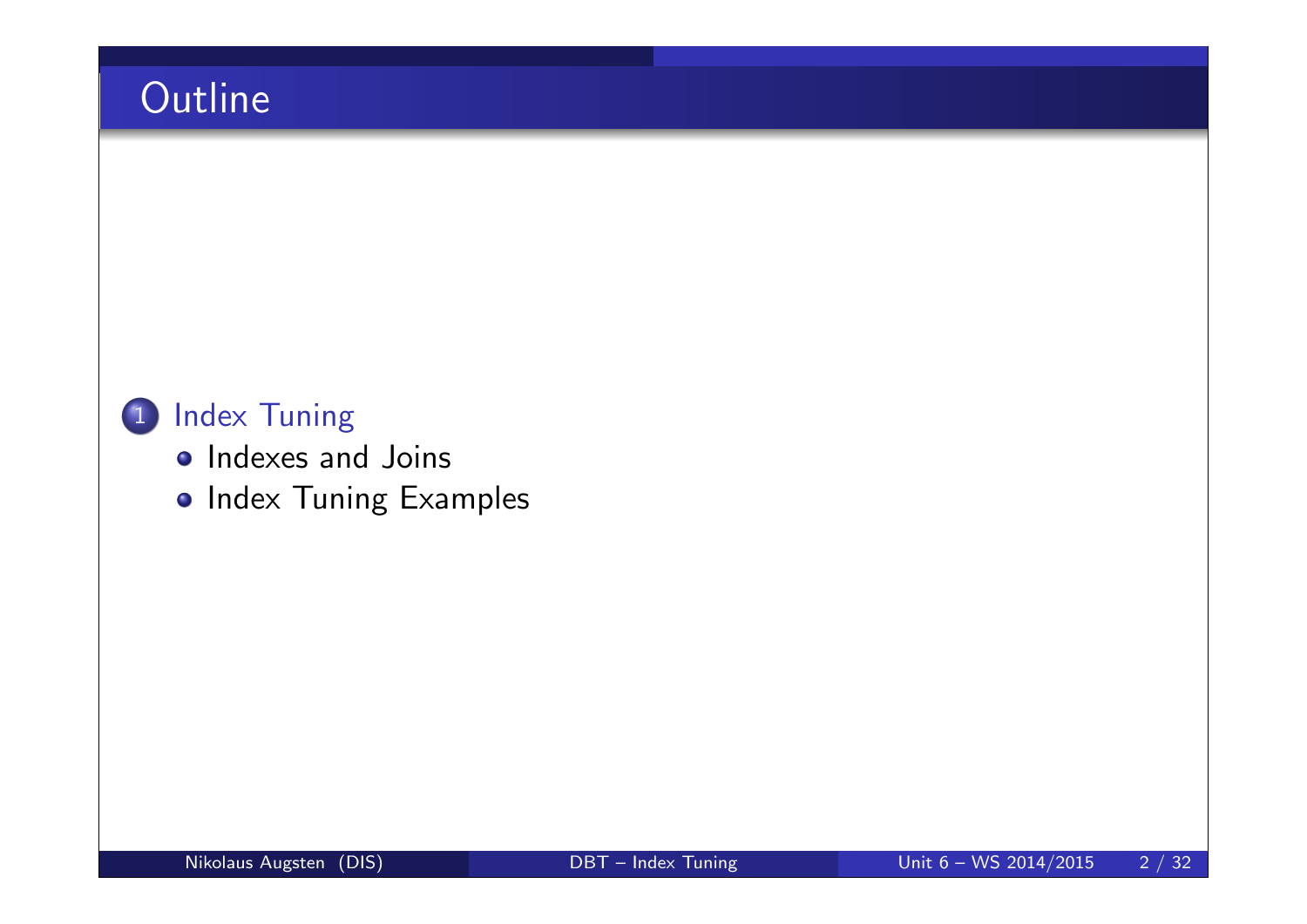# **Outline**



- **•** Indexes and Joins
- **Index Tuning Examples**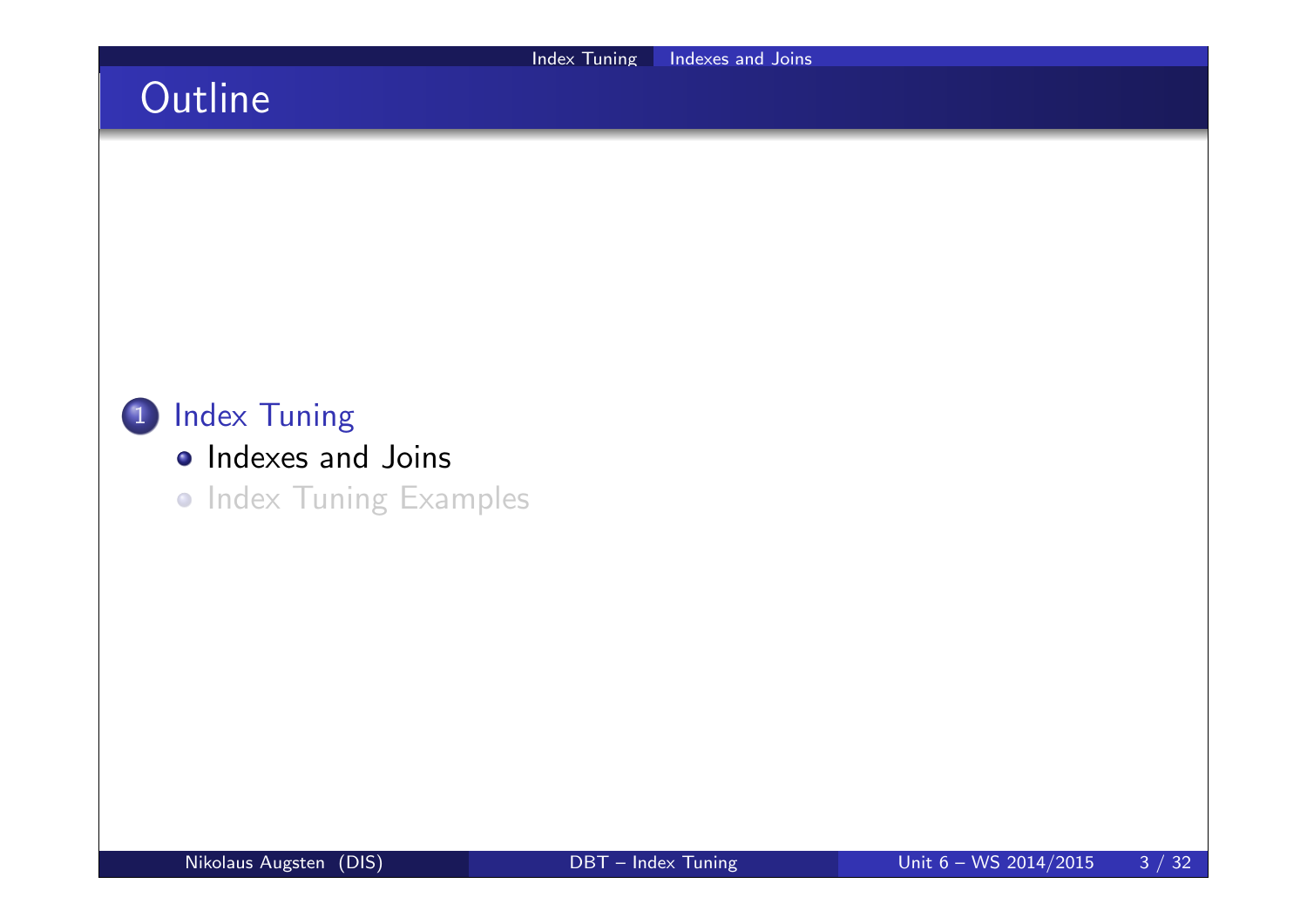## Join Strategies - Running Example

#### • Relations: R and S

- $\bullet$  disk block size:  $4kB$
- R:  $n_r = 5000$  records,  $b_r = 100$  disk blocks, 0.4MB
- S:  $n_s = 10000$  records,  $b_s = 400$  disk blocks, 1.6MB

#### **• Running Example:**  $R \bowtie S$

- $\bullet$  R is called the outer relation
- $\bullet$  S is called the inner relation

Example from Silberschatz, Korth, Sudarashan. Database System Concepts. McGraw-Hill.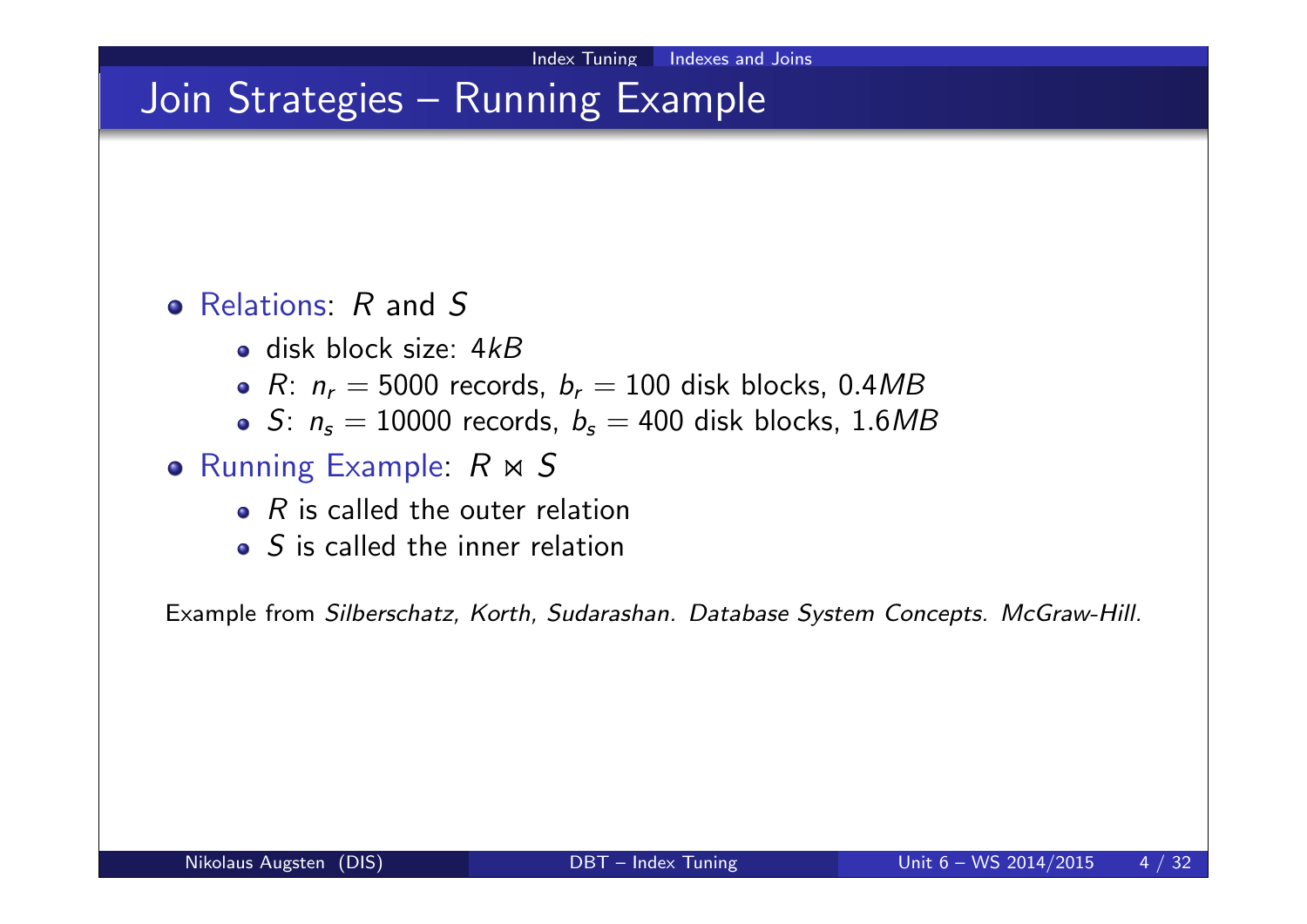## Join Strategies – Naive Nested Loop

#### Naive nested loop join

- take each record of  $R$  (outer relation) and search through all records of S (inner relation) for matches
- $\bullet$  for each record of  $R$ ,  $S$  is scanned
- Example: Naive nested loop join
	- worst case: buffer can hold only one block of each relation
	- $R$  is scanned once,  $S$  is scanned  $n_r$  times
	- in total  $n_r b_s + b_r = 2,000,100$  blocks must be read  $(= 8\,)!$
	- note: worst case different if S is outer relation
	- best case: both relations fit into main memory
	- $b_s + b_r = 500$  block reads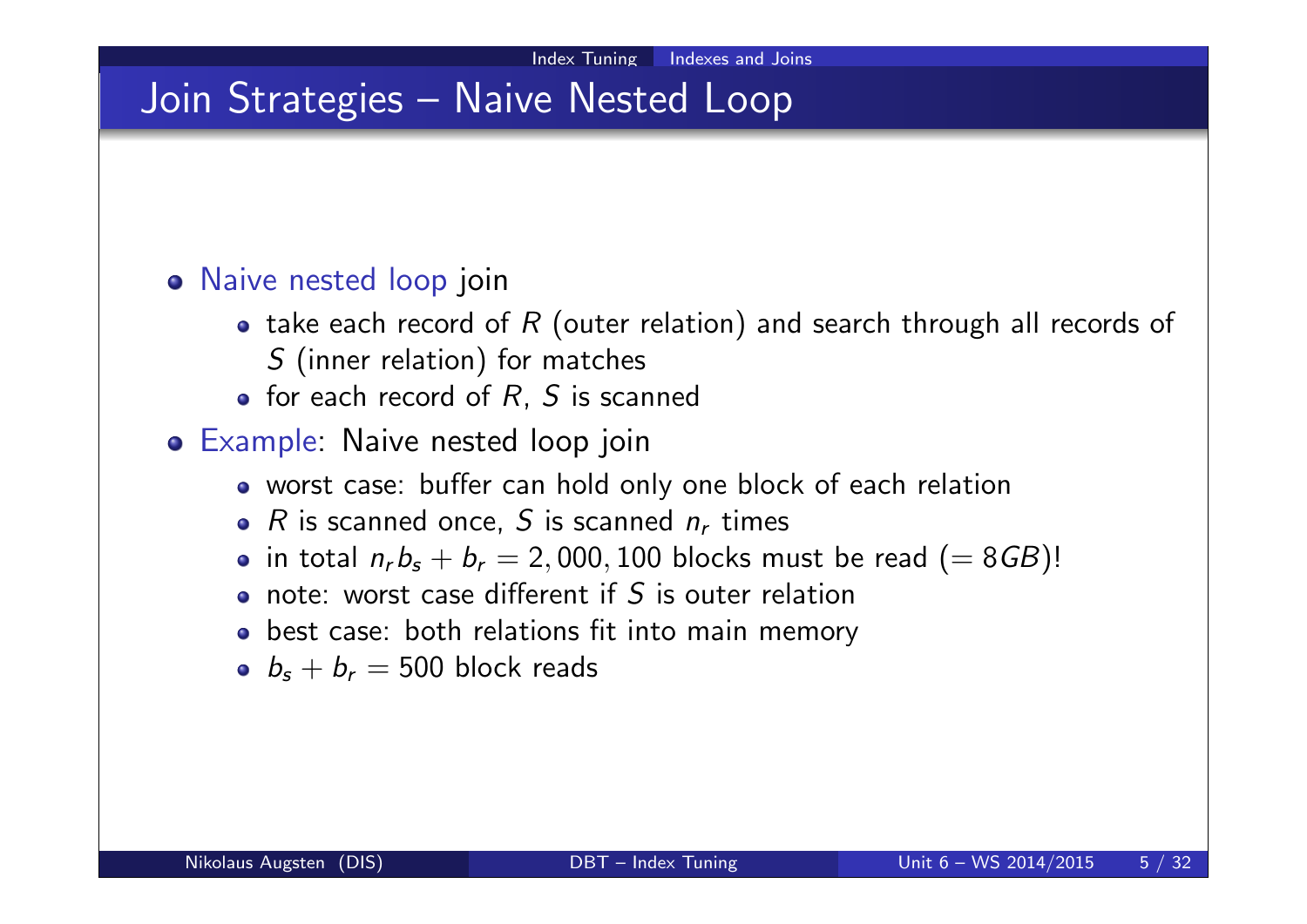# Join Strategies – Block Nested Loop

#### Block nested loop join

- $\bullet$  compare all rows of each block of R to all records in S
- $\bullet$  for each block of  $R$ ,  $S$  is scanned
- Example: (continued)
	- worst case: buffer can hold only one block of each relation
	- $R$  is scanned once,  $S$  is scanned  $b_r$  times
	- in total  $b_r b_s + b_r = 40,100$  blocks must be read  $(= 160 MB)$
	- best case:  $b_s + b_r = 500$  block reads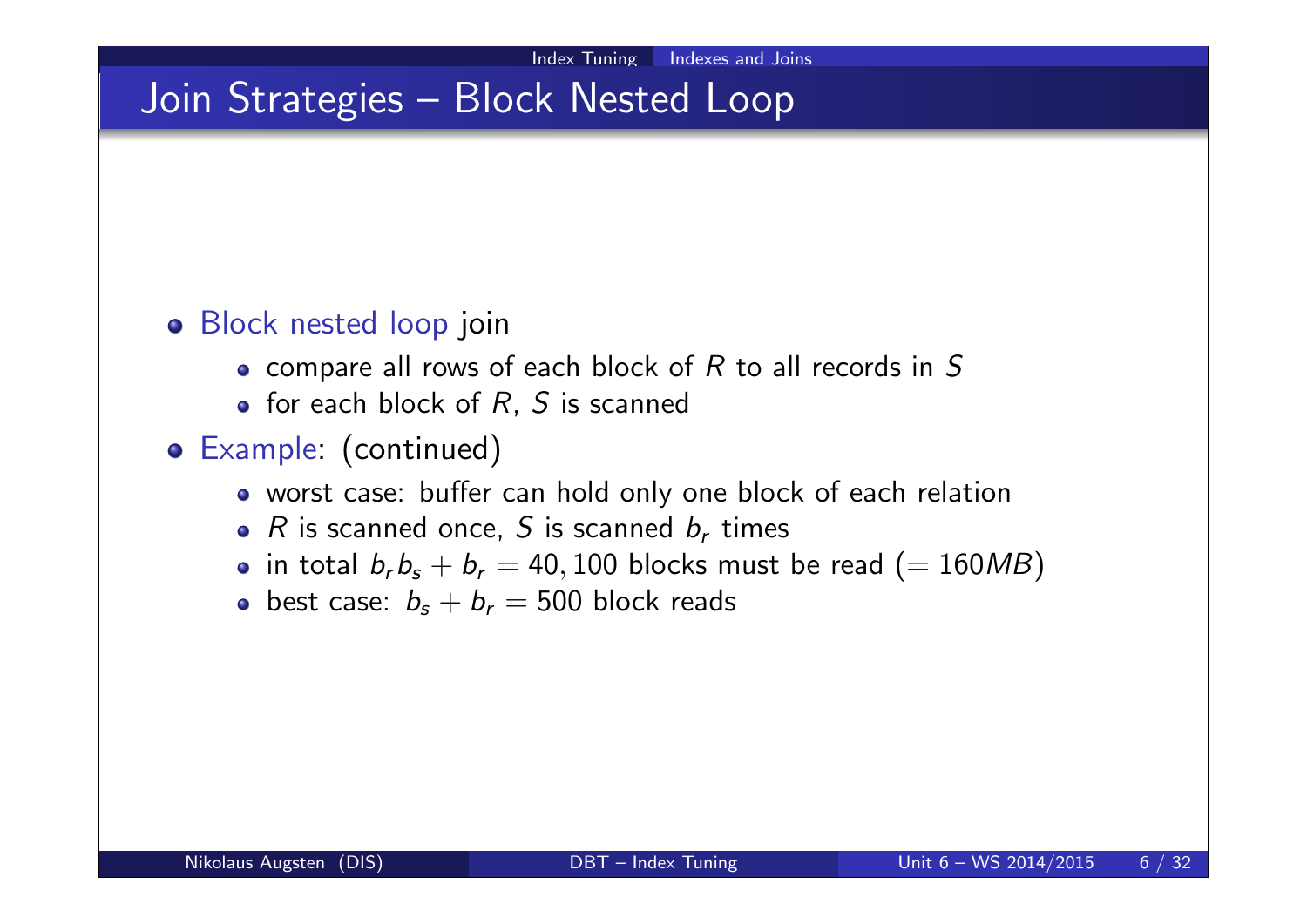## Join Strategies – Indexed Nested Loop

#### o Indexed nested loop join

- take each row of  $R$  and look up matches in  $S$  using index
- runtime is  $O(|R| \times \log |S|)$  (vs.  $O(|R| \times |S|)$  of naive nested loop)
- $\bullet$  efficient if index covers join (no data access in S)
- **•** efficient if R has less records than S has pages: not all pages of S must be read (e.g., foreign key join from small to large table)

#### Example: (continued)

- $B^+$ -tree index on S has 4 layers, thus max.  $c=5$  disk accesses per record of S
- in total  $b_r + n_r c = 25,100$  blocks must be read  $(=100MB)$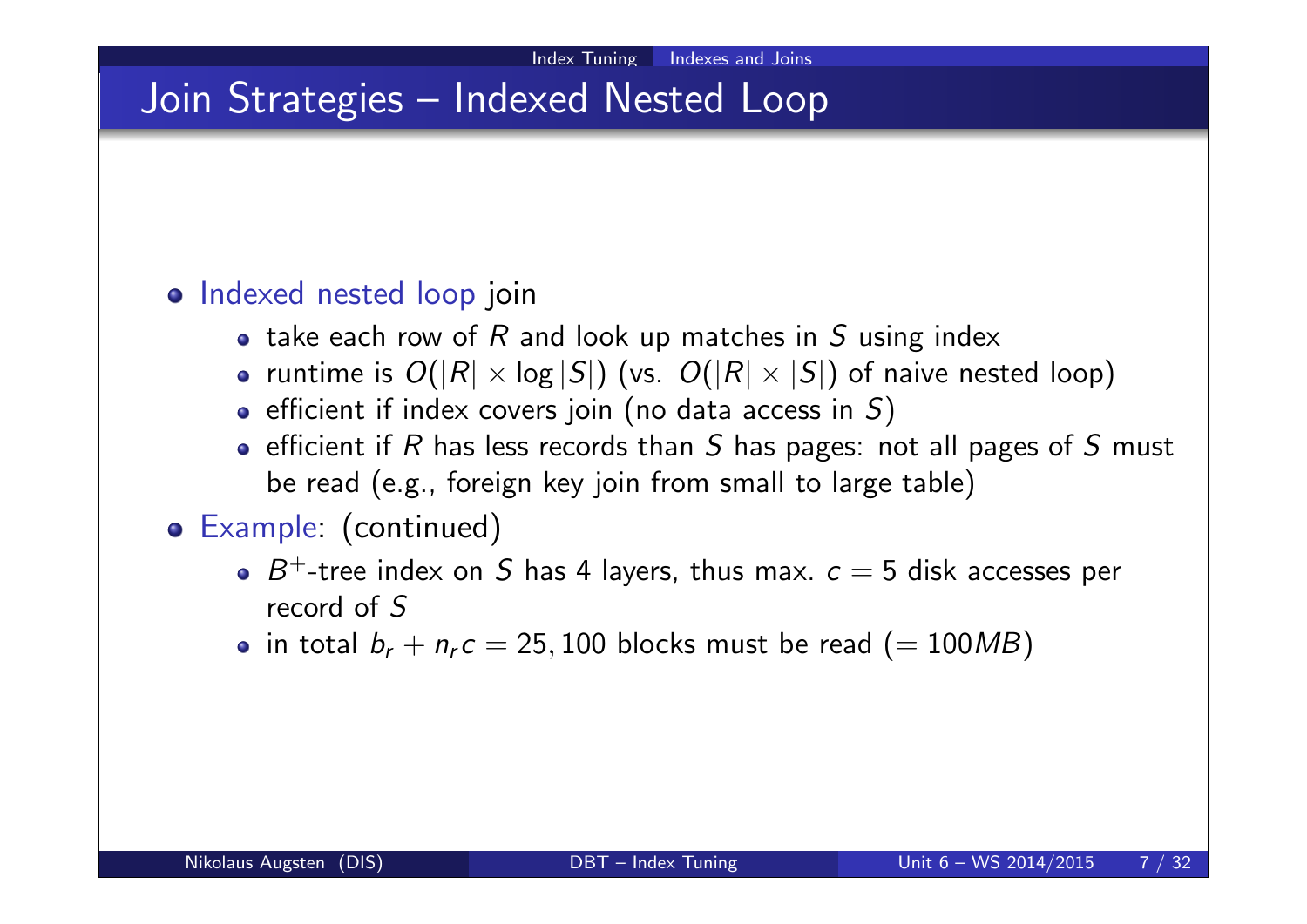### Join Strategies – Merge Join

- Merge join (two clustered indexes)
	- $\bullet$  scan R and S in sorted order and merge
	- $\bullet$  each block of R and S is read once
- $\bullet$  No index on R and/or S
	- if no index: sort and store relation with  $\left. \frac{b}{2\lceil log_{M-1}(b/M)\rceil+1)+b} \right.$ block transfers (M: free memory blocks)
	- if non-clustered index present: index scan possible
- Example: (continued)
	- best case: clustered indexes on R and S ( $M = 2$  enough)
	- $b_r + b_s = 500$  blocks must be read  $(2MB)$
	- worst case: no indexes, only  $M = 3$  memory blocks
	- sort and store  $R$  (1400 blocks) and  $S$  (7200 blocks) first: join with 9100 (36MB) block transfers in total
	- case  $M = 25$  memory blocks: 2500 block transfers (10MB)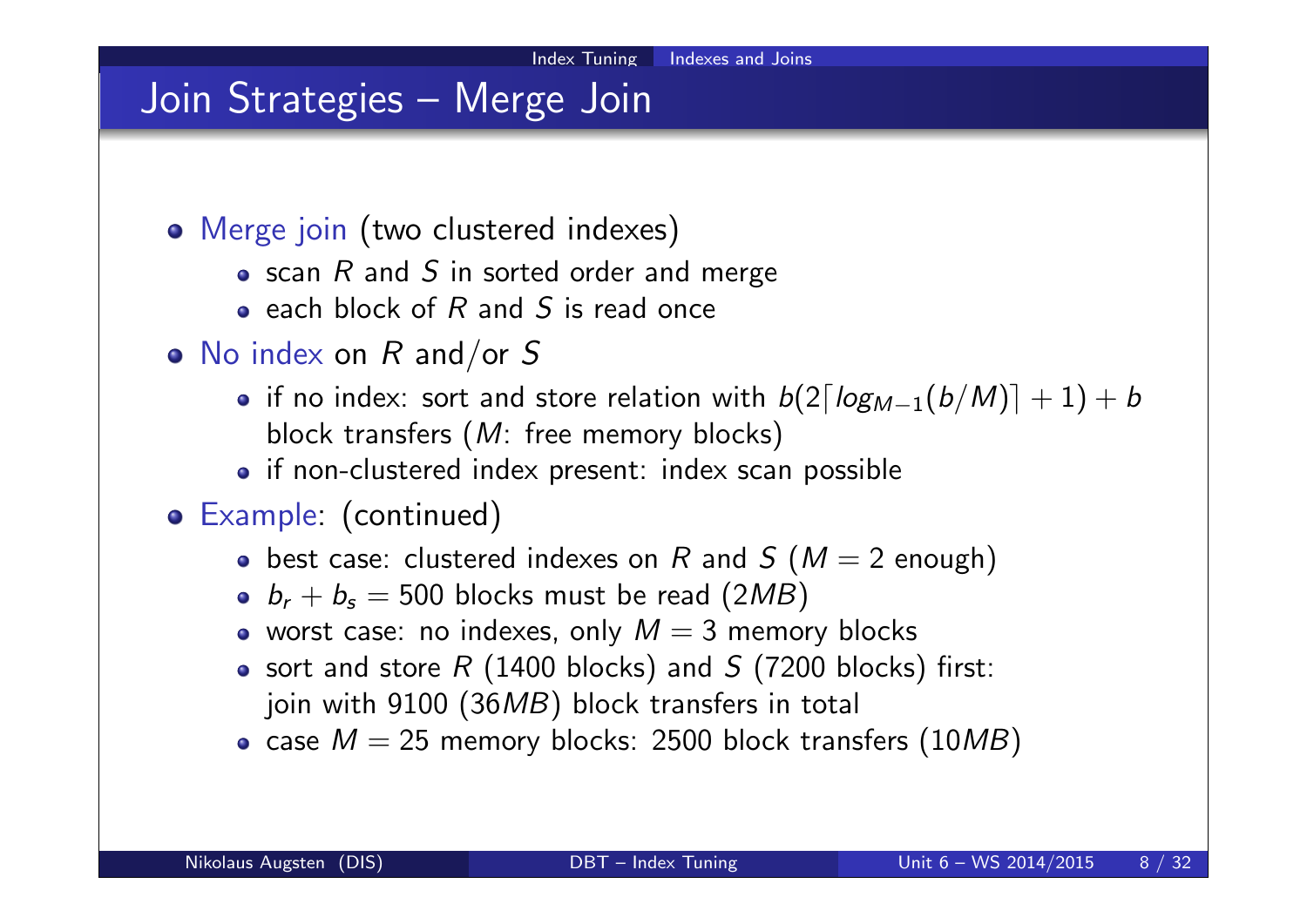## Join Strategies – Hash Join

- Hash join (equality, no index):
	- hash both tables into buckets using the same hash function
	- join pairs of corresponding buckets in main memory
	- $\bullet$  R is called probe input, S is called build input
- Joining buckets in main memory:
	- $\bullet$  build hash index on one bucket from S (with new hash function)
	- $\bullet$  probe hash index with all tuples in corresponding bucket of R
	- build bucket must fit main memory, probe bucket needs not
- Example: (continued)
	- assume that each probe bucket fits in main memory
	- $\bullet$  R and S are scanned to compute buckets, buckets are written to disk, then buckets are read pairwise
	- in total 3 $(b_r + b_s) = 1500$  blocks are read/written  $(6MB)$
	- default in SQLServer and DB2 UDB when no index present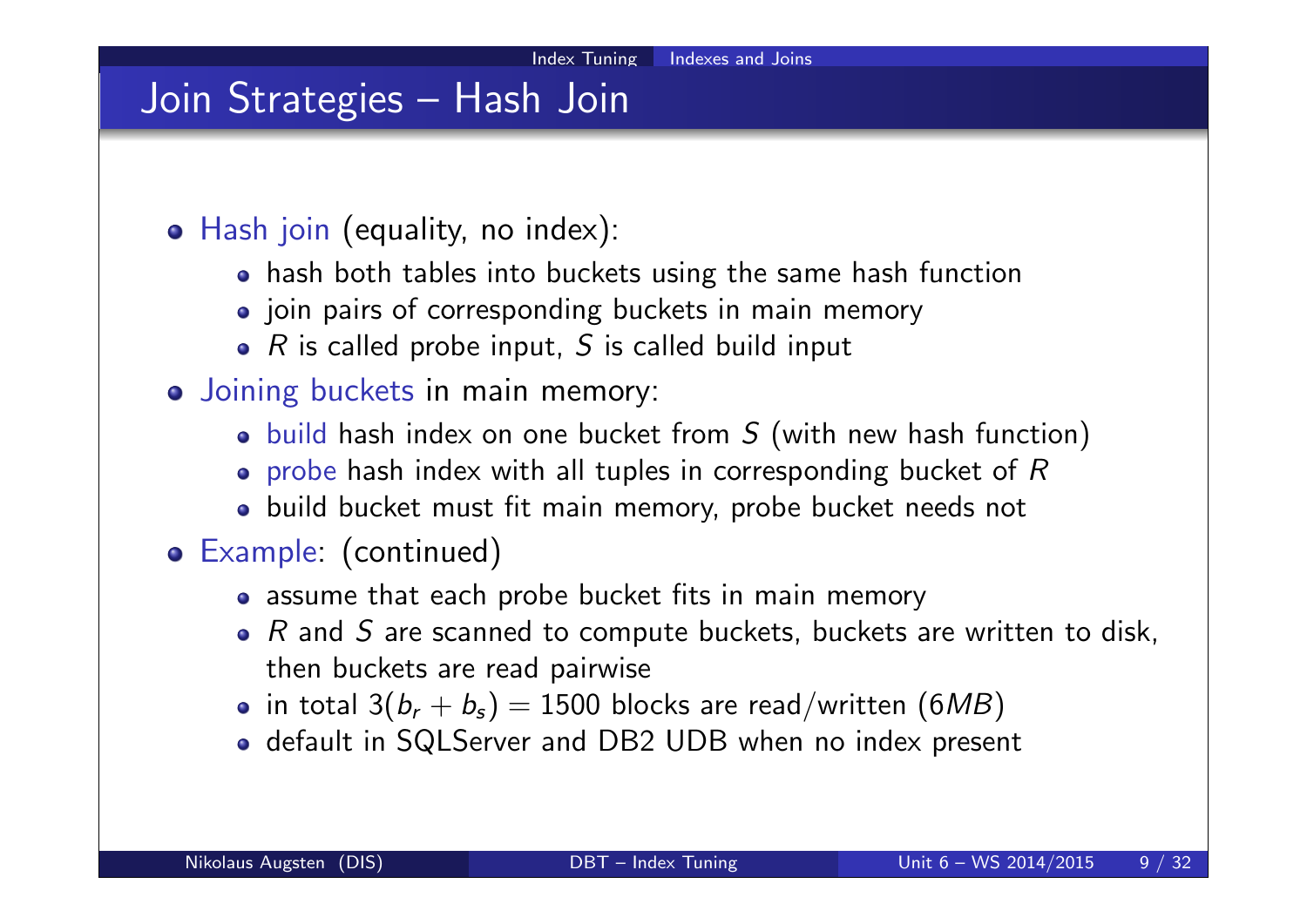## Distinct Values and Join Selectivity

#### **o** Join selectivity:

- number of retrieved pairs divided by cardinality of cross product  $(|R \Join S|/|R \times S|)$
- selectivity is low if join result is small
- Distinct values refer to join attributes of one table
- Performance decreases with number of distinct join values
	- few distinct values in both tables usually means many matching records
	- many matching records: join result is large, join slow
	- hash join: large buckets (build bucket does not fit main memory)
	- index join: matching records on multiple disk pages
	- merge join: matching records do not fit in memory at the same time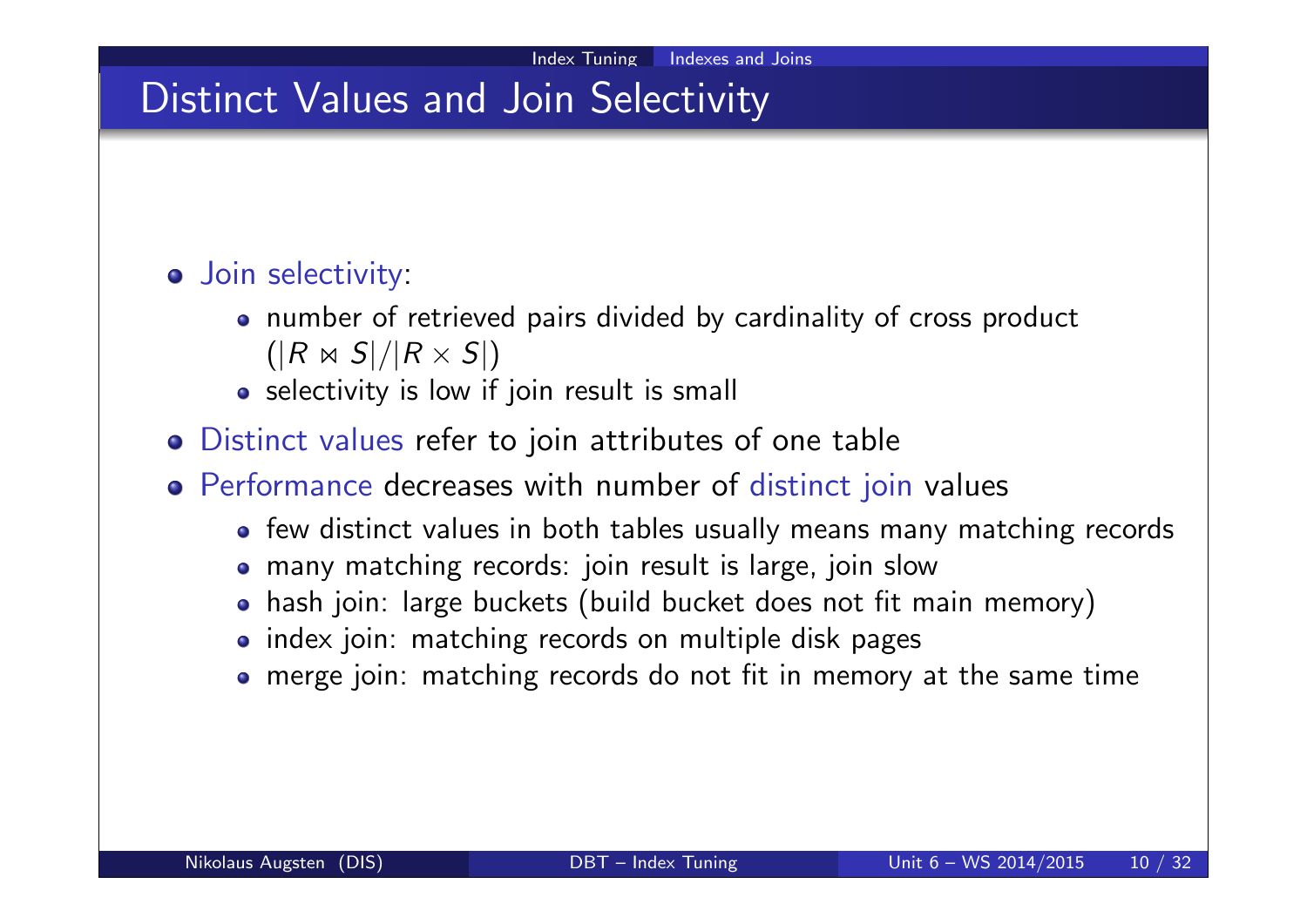## Foreign Keys

- $\bullet$  Foreign key: attribute R.A stores key of other table, S.B
- Foreign key constraints: R.A must be subset of S.B
	- $\bullet$  insert in R checks whether foreign key exists in S
	- $\bullet$  deletion in S checks whether there is a record with that key in R
- o Index makes checking foreign key constraints efficient:
	- $\bullet$  index on  $R.A$  speeds up deletion from S
	- index on  $S.B$  speeds up insertion into R
	- some systems may create index on  $R.A$  and/or  $S.B$  by default
- **•** Foreign key join:
	- each record of one table matches at most one record of the other table
	- most frequent join in practice
	- both hash and index nested loop join work well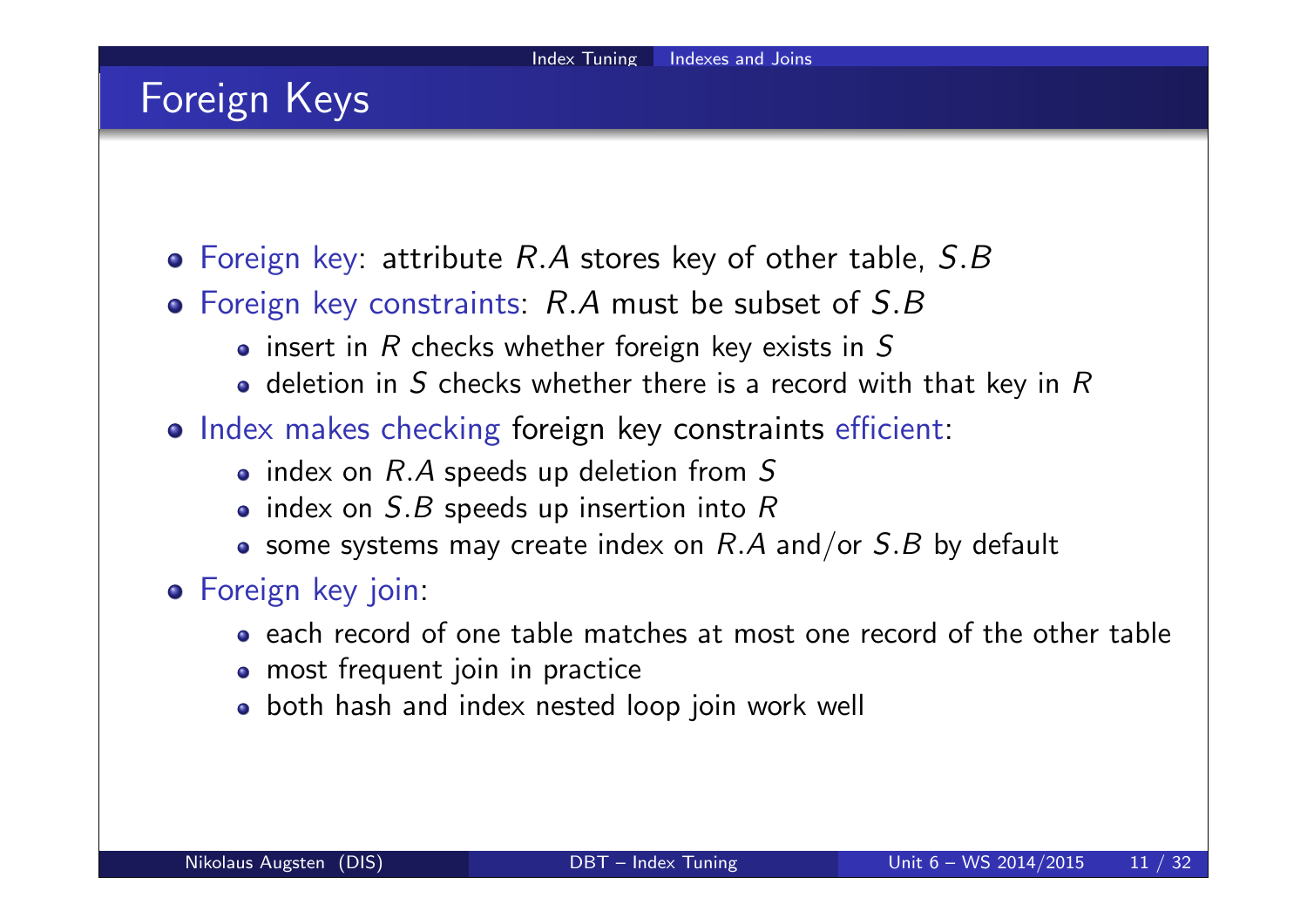### Indexes on Small Tables

- Read query on small records:
	- tables may fit on a single track on disk
	- read query requires only one seek
	- index not useful: seeks at least one index page and one table page
- Table with large records (∼page size):
	- each record occupies a whole page
	- for example, 200 records occupy 200 pages
	- index useful for point queries (read 3 pages vs. 200)
- Many inserts and deletions:
	- index must be reorganized (locking!)
	- **a** lock conflicts near root since index is small
- o Update of single records:
	- without index table must be scanned
	- scanned records are locked
	- scan (an thus lock contention) can be avoided with index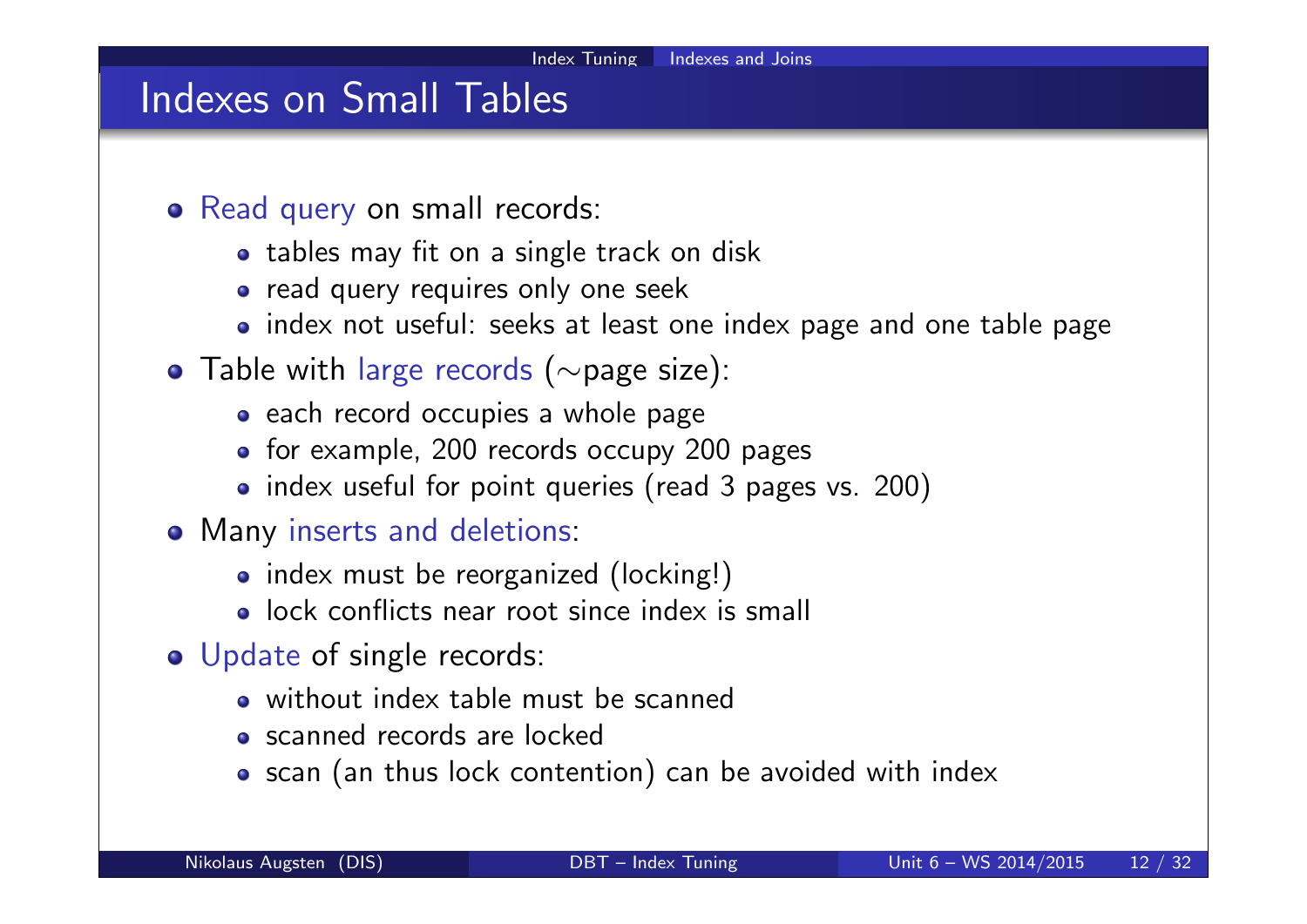## Update Queries on a Small Tables



• Index avoids tables scan and thus lock contention.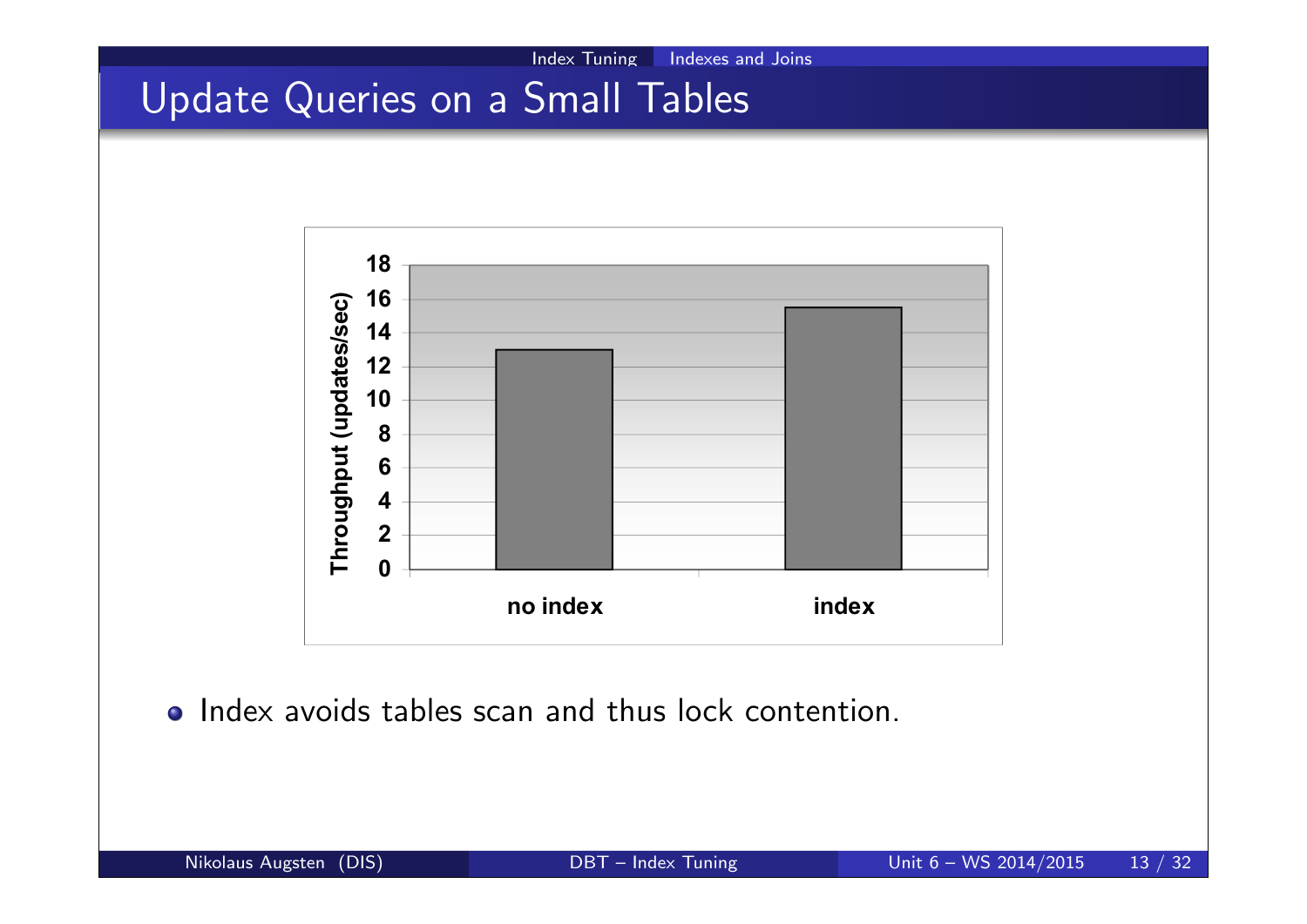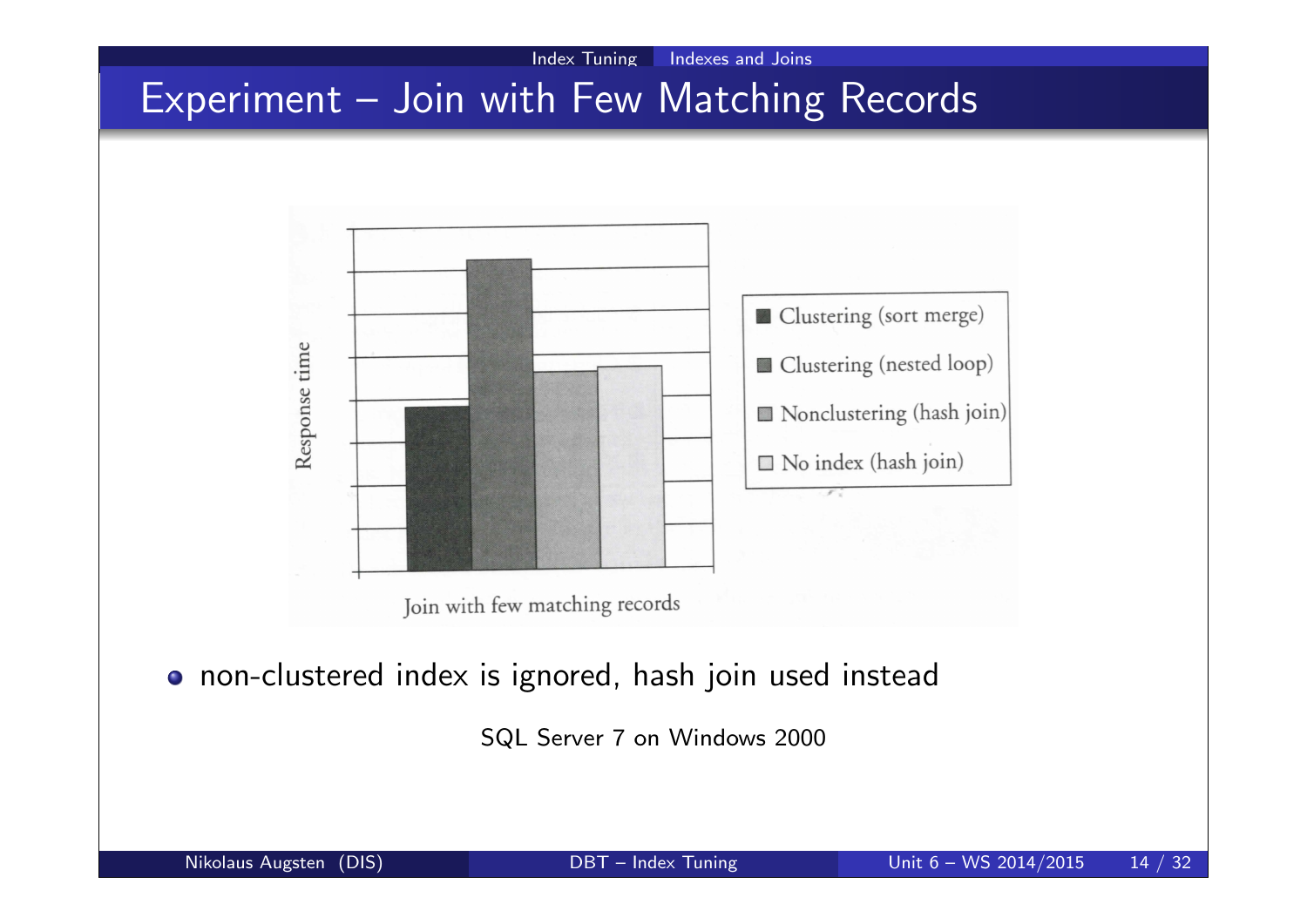#### Index Tuning Indexes and Joins Experiment – Join with Many Matching Records



Join with many matching records

- all joins slow since output size is large
- hash join (no index) slow because buckets are very large

SQL Server 7 on Windows 2000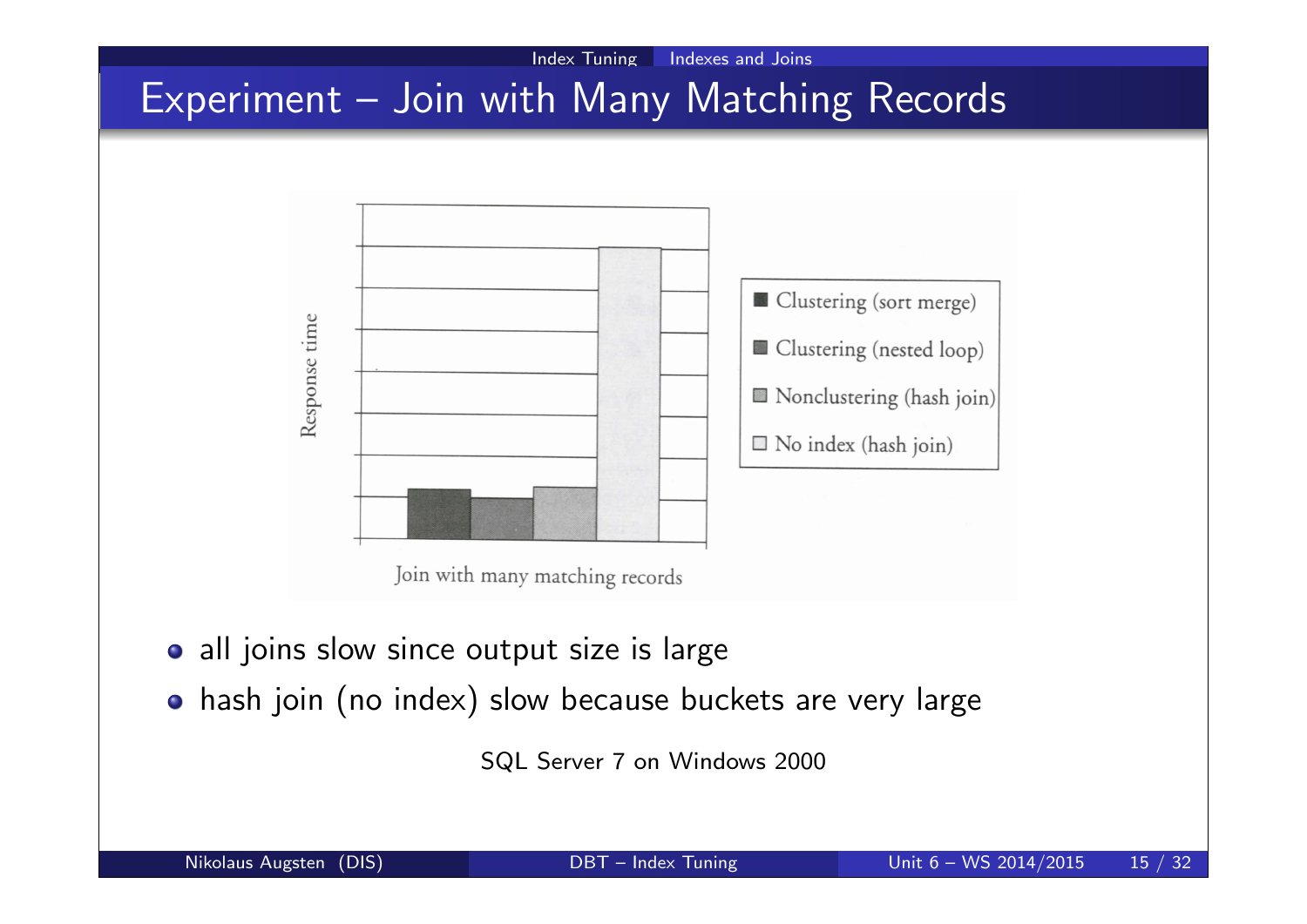# **Outline**



- **•** Indexes and Joins
- **Index Tuning Examples**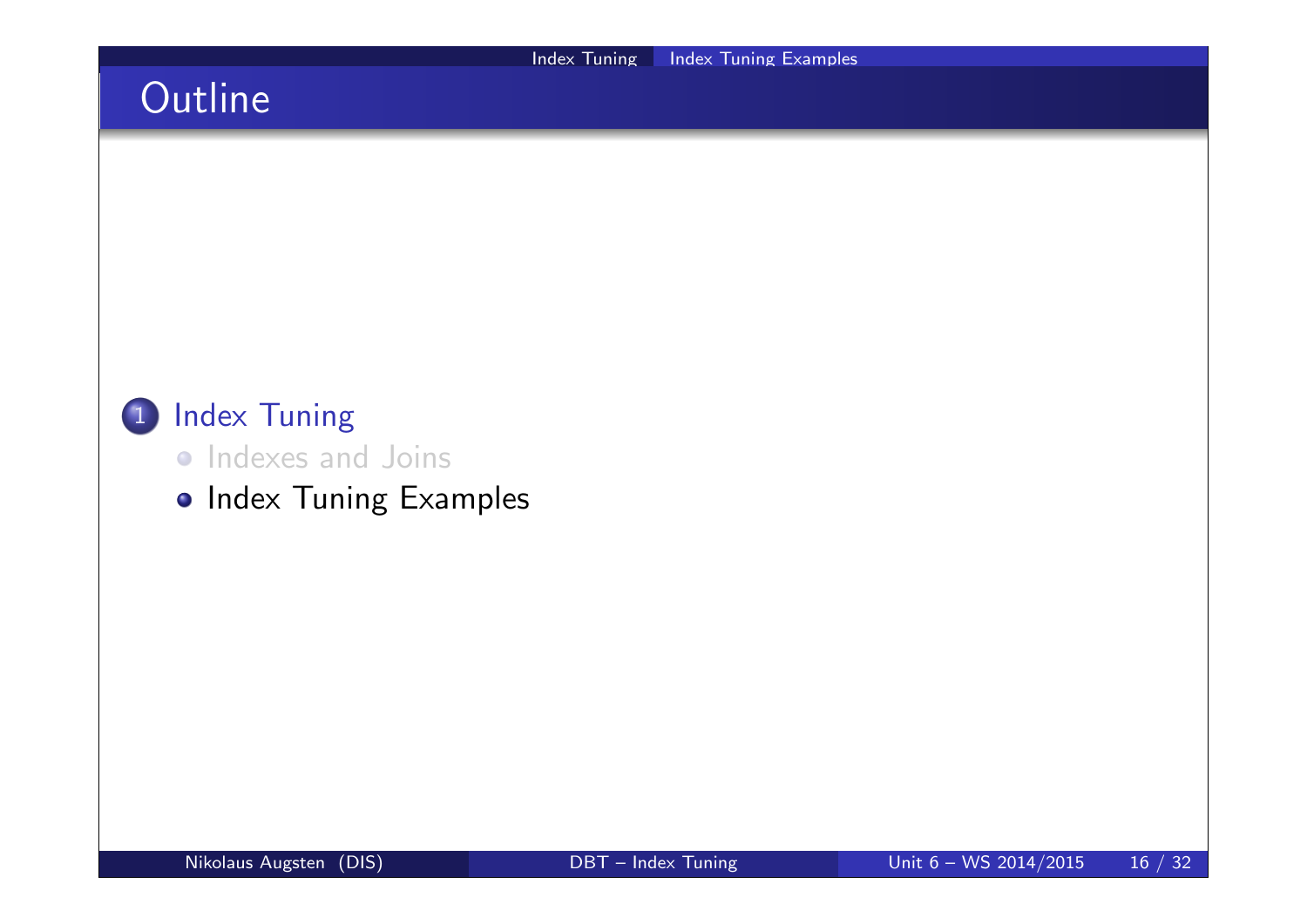# Index Tuning Examples

- The examples use the following tables:
	- Employee(ssnum,name,dept,manager,salary)
	- Student(ssnum,name,course,grade,stipend,evaluation)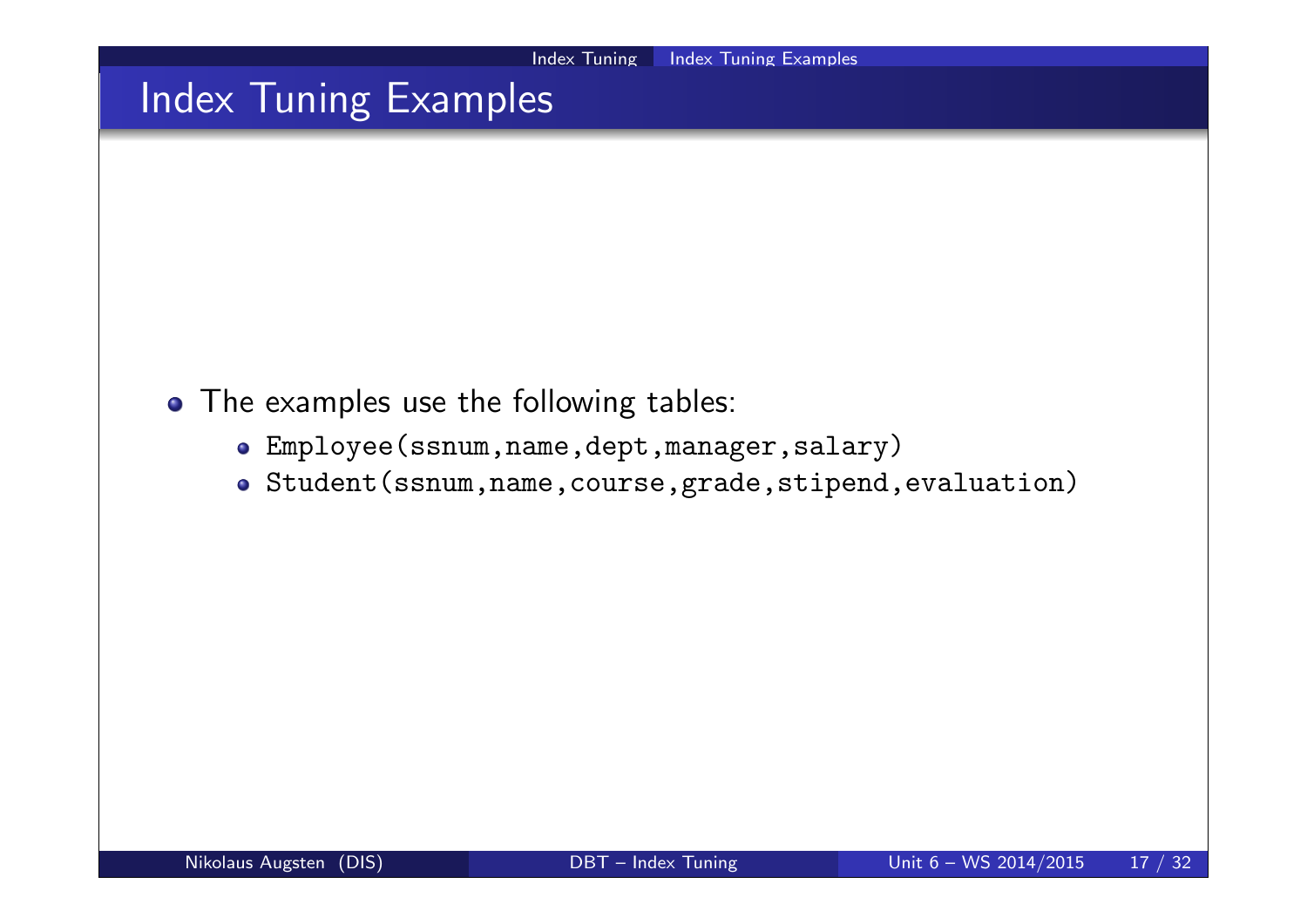## Exercise  $1 -$  Query for Student by Name

o Student was created with non-clustering index on name.

#### Query:

SELECT \* FROM Student WHERE name='Bayer'

- Problem: Query does not use index on name.
- o Solution: Try updating the catalog statistics.
	- Oracle, Postgres: ANALYZE
	- SQL Server: sp\_createstats
	- **DB2: RUNSTATS**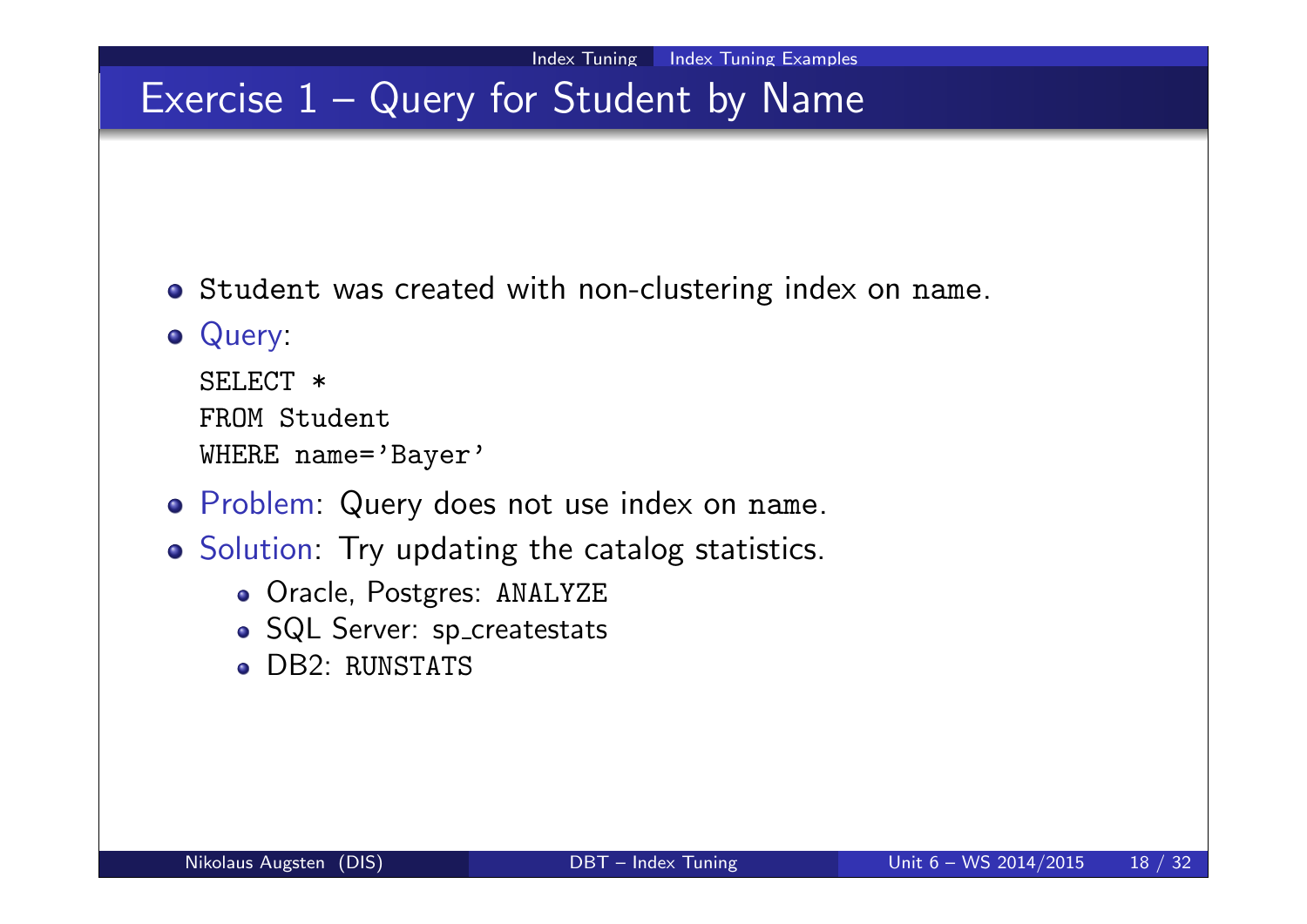## Exercise 2 – Query for Salary I

- Non-clustering index on salary.
- Catalog statistics are up-to-date.
- o Query:

```
SELECT *
FROM Emplyee
WHERE salary/12 = 4000
```
- **o** Problem: Query is too slow.
- o Solution: Index not used because of the arithmetic expression. Two Options:
	- Rewrite query:
	- SELECT \* FROM Emplyee WHERE salary  $= 48000$
	- Use function based index.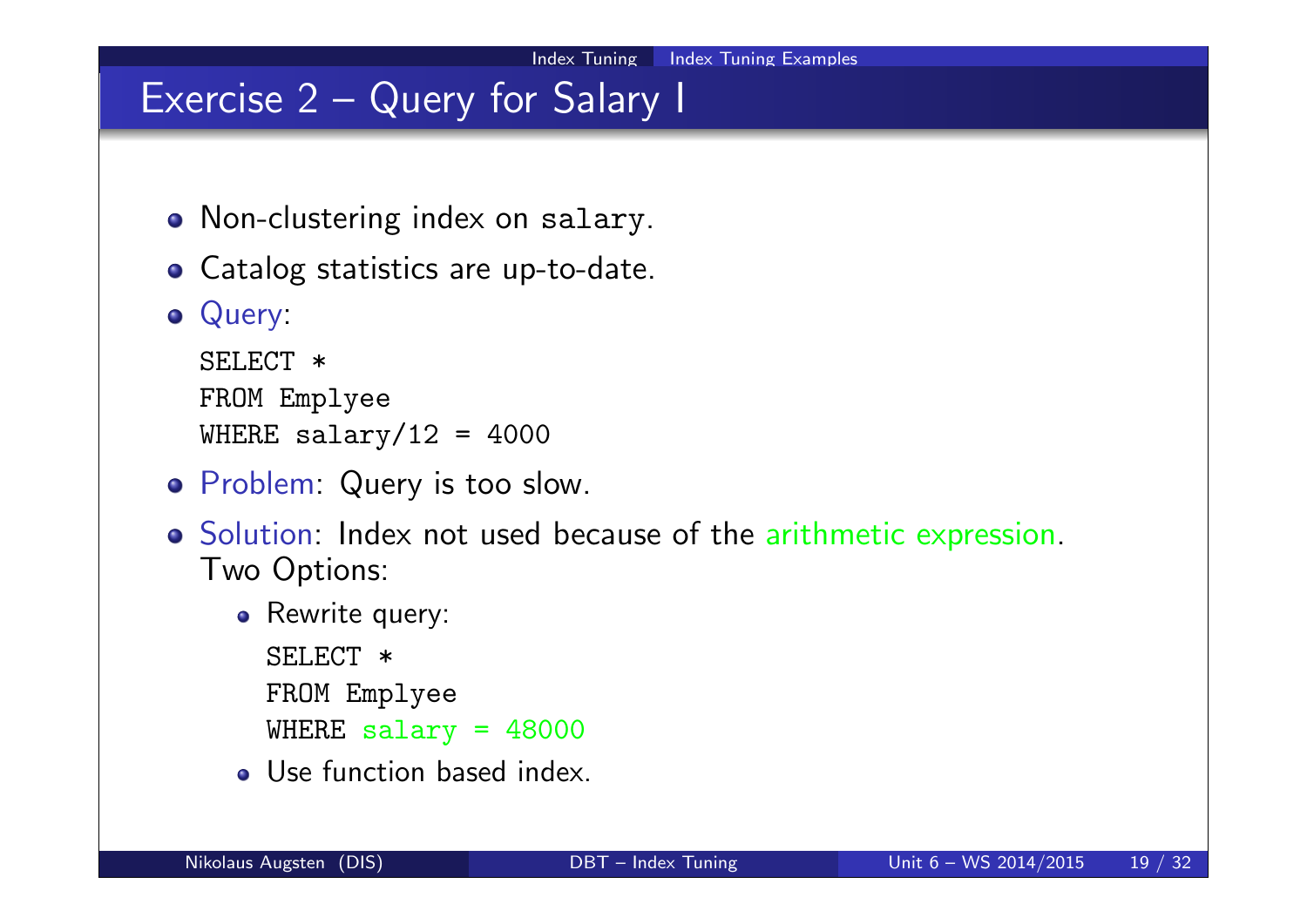## Exercise 3 – Query for Salary II

- Non-clustering index on salary.
- Catalog statistics are up-to-date.
- Query:

```
SELECT *
FROM Emplyee
WHERE salary = 48000
```
- Problem: Query still does not use index. What could be the reason?
- **•** Solution: The index is non-clustering. Many employees have a salary of 48000, thus the index may not help. It may still help for other, less frequent, salaries!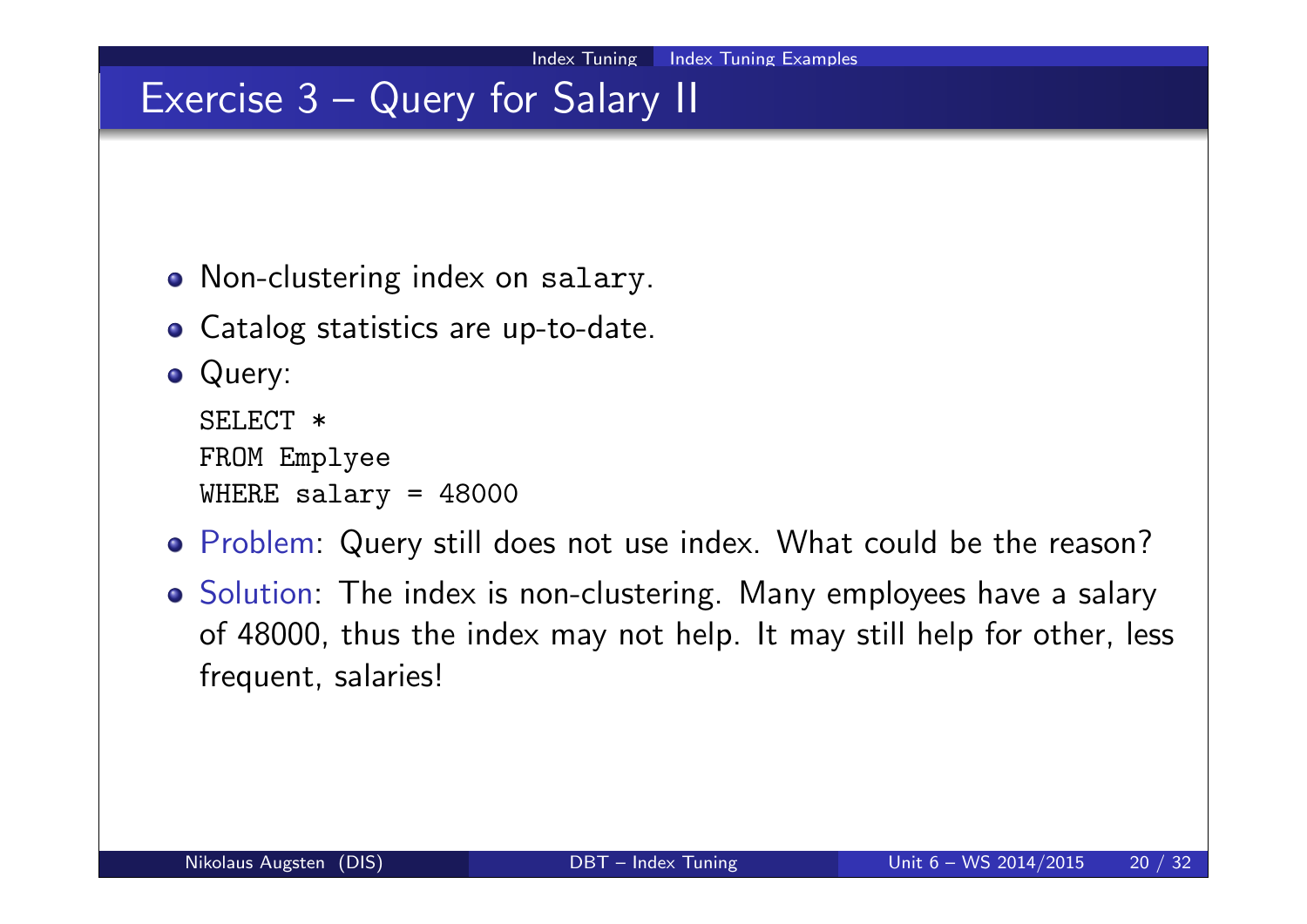## Exercise 4 – Clustering Index and Overflows

- **o** Clustering index on Student.ssnum
- Page size: 2kB
- Record size in Student table:  $1KB$  (evaluation is a long text)
- **Problem: Overflow when new evaluations are added.**
- Solution: Clustering index does not help much due to large record size. A non-clustering index avoids overflows.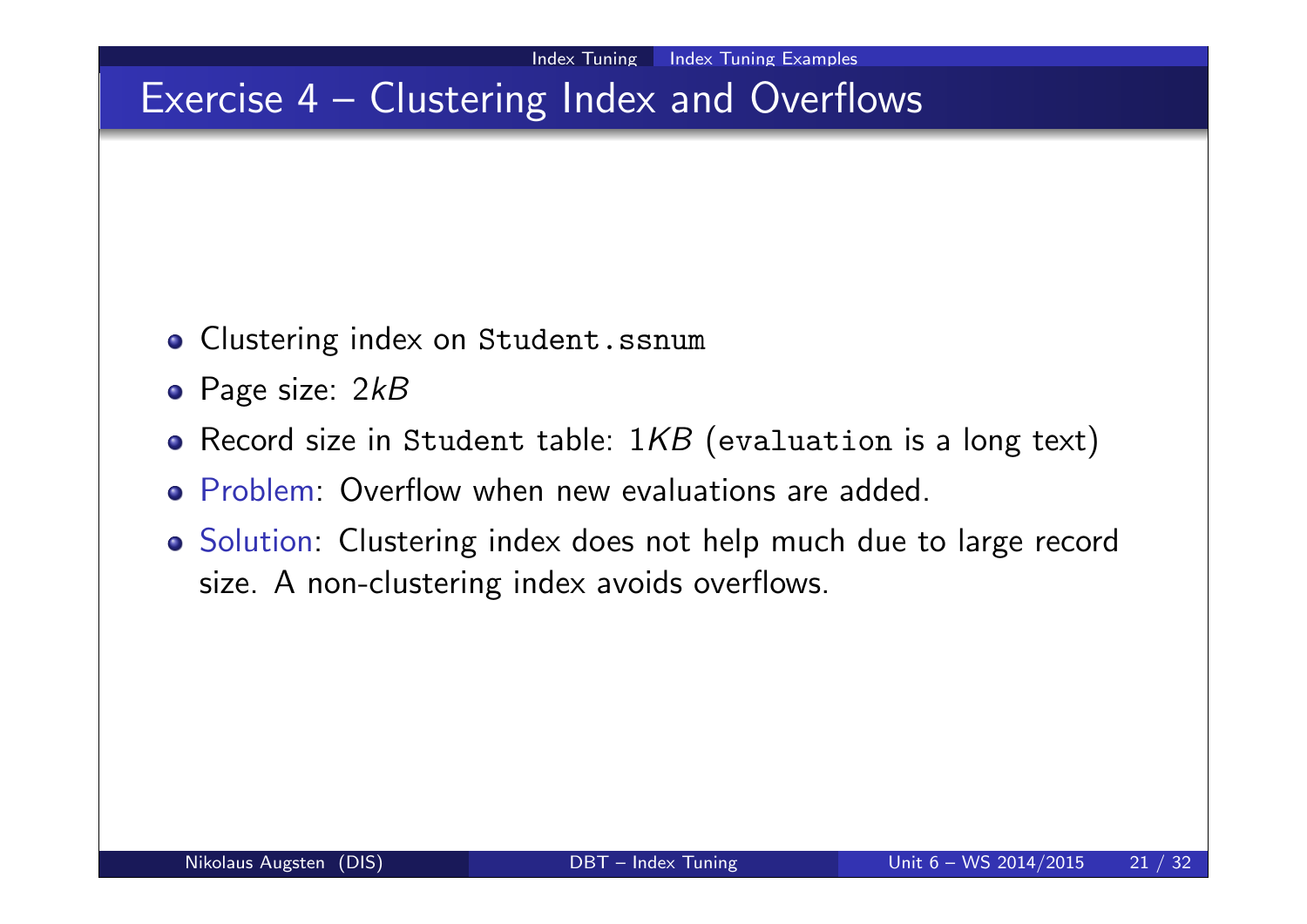## Exercise 5 – Non-clustering Index I

#### Employee table:

- 30 employee records per page
- each employee belongs to one of 50 departments (dept)
- the departments are of similar size

#### Query:

```
SELECT ssnum
FROM Emplyee
WHERE dept = 'IT'
```
- Problem: Does a non-clustering index on Employee.dept help?
- Solution: Only if the index covers the query.
	- $30/50=60\%$  of the pages will have a record with dept = 'IT'
	- table scan is faster than accessing  $3/5$  of the pages in random order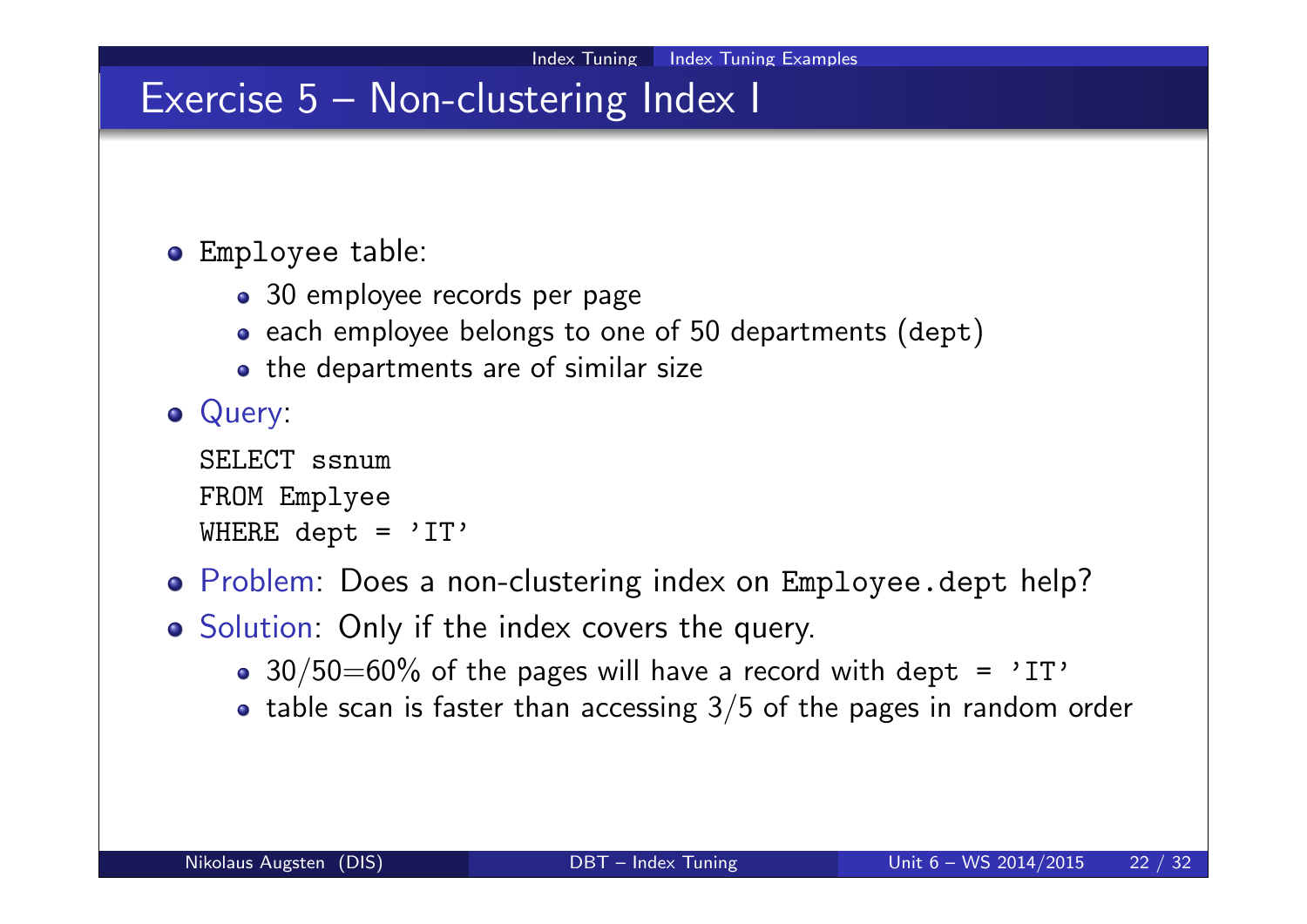## Exercise 6 – Non-clustering Index II

#### Employee table:

- 30 employee records per page
- each employee belongs to one of 5000 departments (dept)
- the departments are of similar size

#### Query:

```
SELECT ssnum
FROM Emplyee
WHERE dept = 'IT'
```
- Problem: Does a non-clustering index on Employee.dept help?
- Solution: Only if the index covers the query.
	- o only  $30/5000=0.6\%$  of the pages will have a record with dept='IT'
	- table scan is slower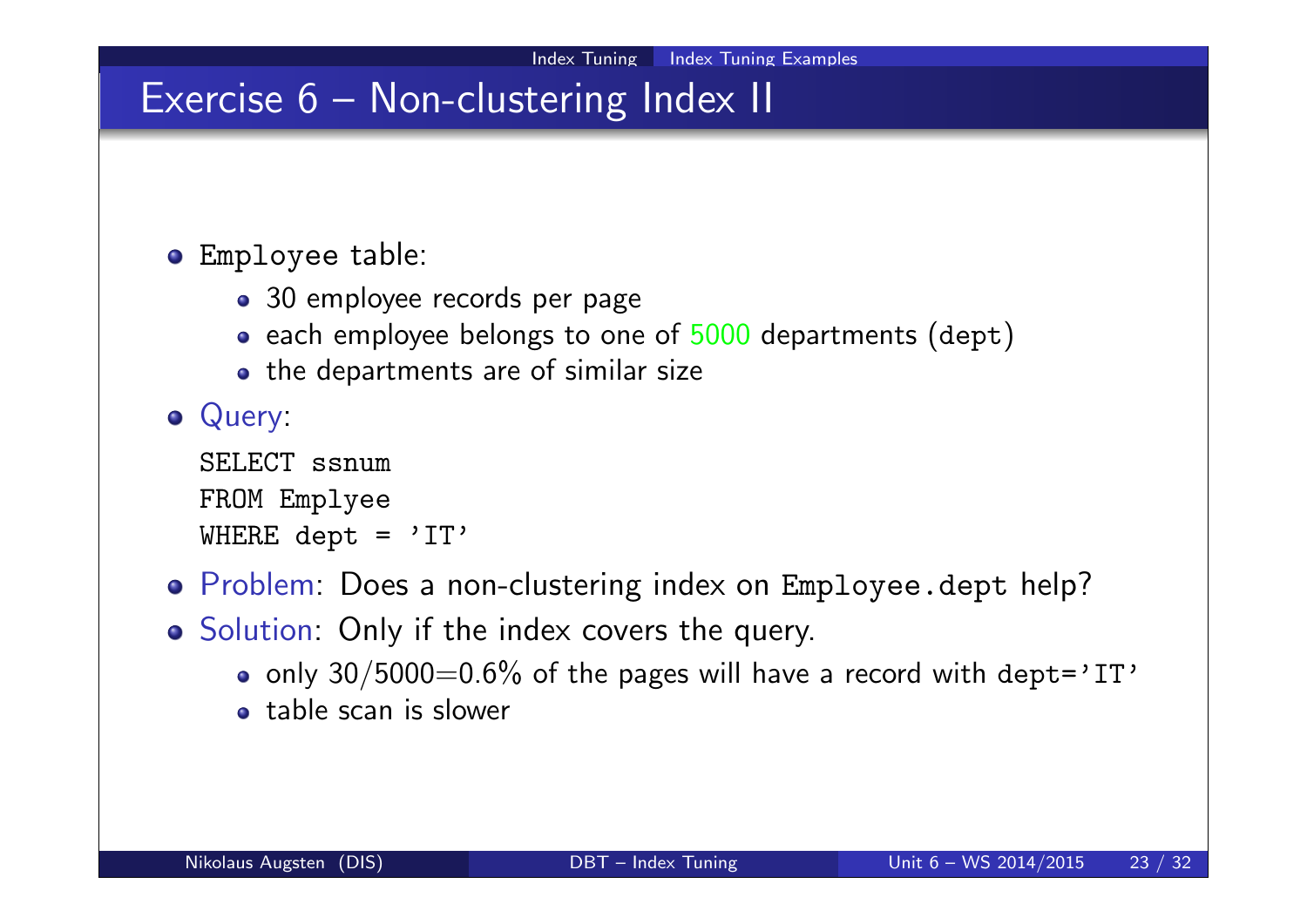## Exercise 7 – Statistical Analysis

- Auditors run a statistical analysis on a copy of Emplyee.
- **o** Queries:
	- count employees with a certain salary (frequent)
	- find employees with maximum or minimum salary within a particular department (frequent)
	- find an employee by its social security number (rare)
- o Problem: Which indexes to create?
- **o** Solution:
	- non-clustering index on salary (covers the query)
	- clustering composite index on (dept, salary) using a  $B^+$ -tree (all employees with the maximum salary are on consecutive pages)
	- non-clustering hash index on ssnum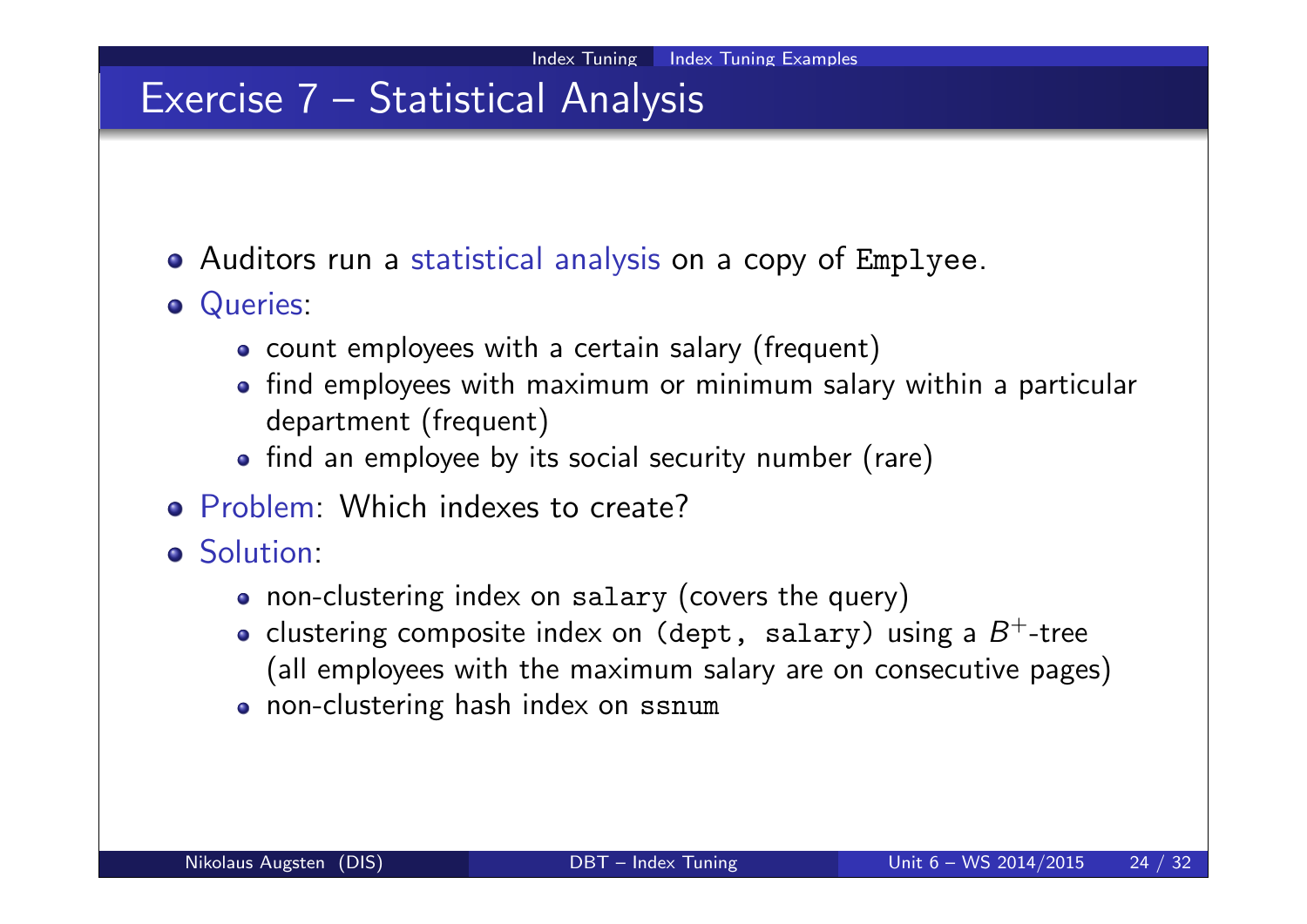## Exercise 8 – Algebraic Expressions

- Student stipends are monthly, employee salaries are yearly.
- Query: Which employee is paid as much as which student?
- There are two options to write the query:

| SELECT *                     | SELECT *                  |
|------------------------------|---------------------------|
| FROM Employee, Student       | FROM Employee, Student    |
| WHERE salary = $12*$ stipend | WHERE salary/12 = stipend |

- Index on a table with an algebraic expression not used.
- o Problem: Which query is better?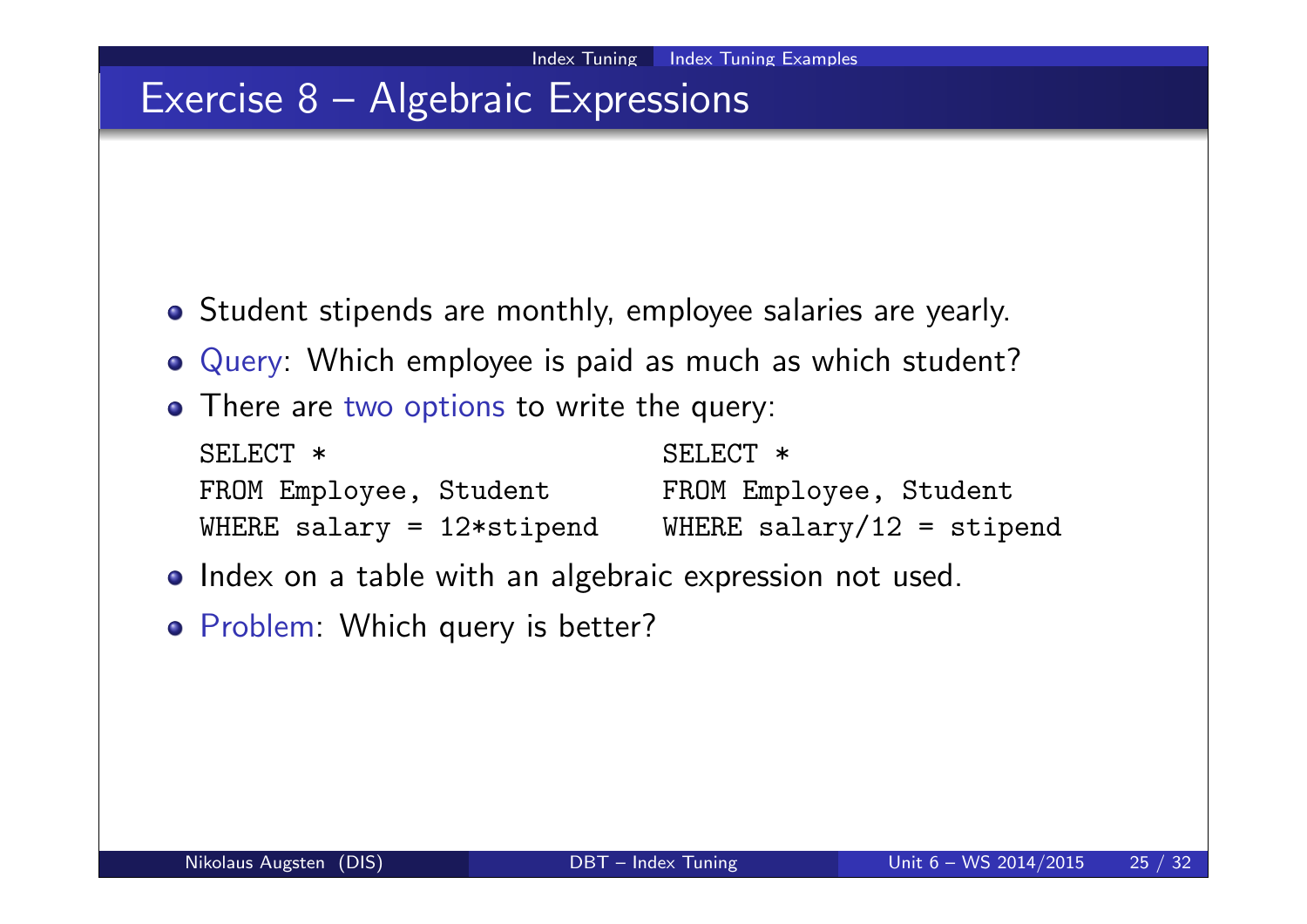## Exercise 8 – Solution

- **•** If index on only one table, it should be used.
- o Index on both tables, clustering on larger table: use it.
- o non-clustering index on both tables:
	- use index on larger table
	- if the number of tuples in the small table is larger than the number of blocks in the large table, the system might decide not to use the index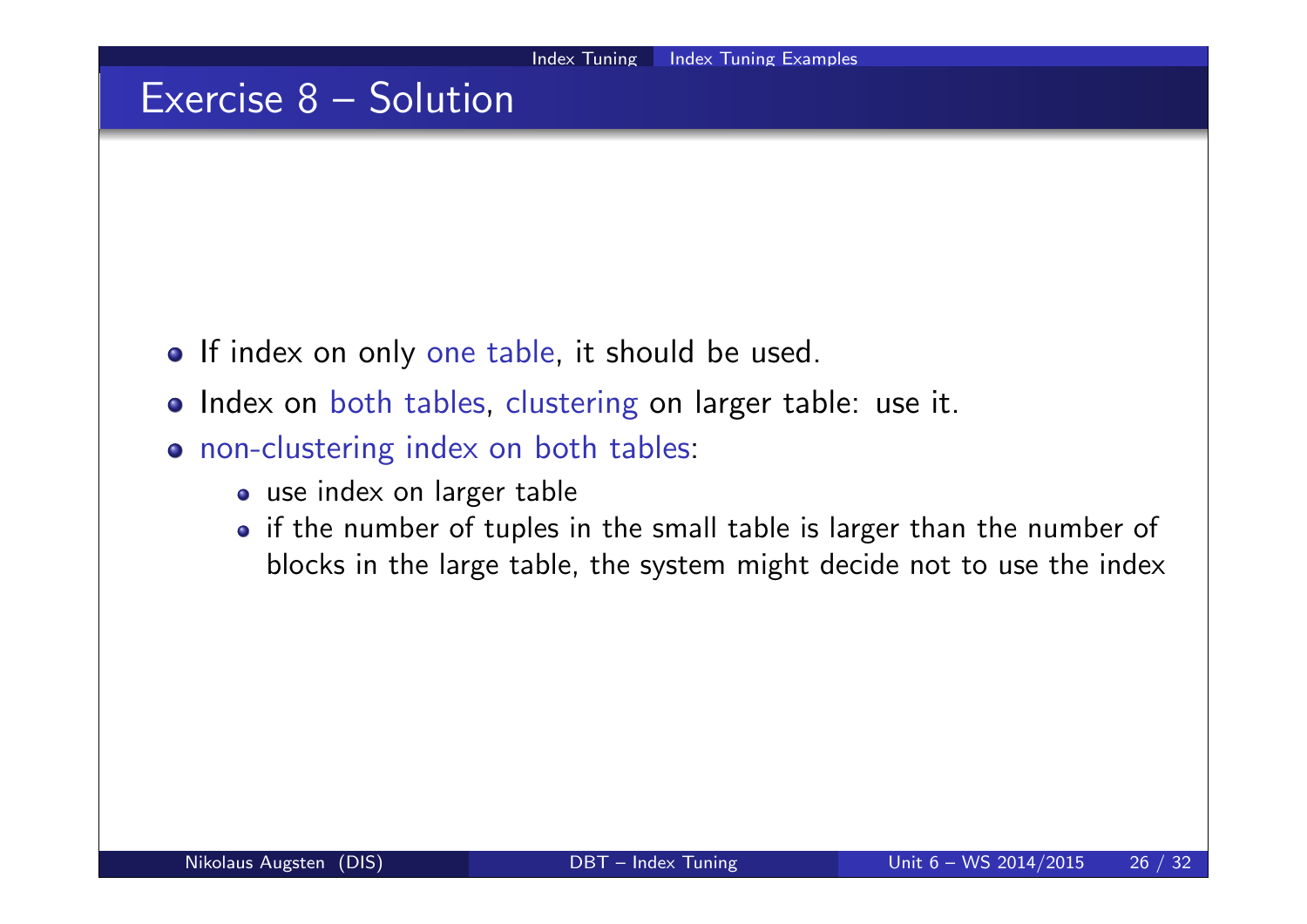## Exercise 9 – Purchasing Department

- **•** Purchasing department maintains table Onorder(supplier,part,quantity,price).
- The table is heavily used during the opening hours, but not over night.
- **o** Queries:
	- Q1: add a record, all fields specified (very frequent)
	- Q2: delete a record, supplier and part specified (very frequent)
	- Q3: find total quantity of a given part on order (frequent)
	- Q4: find the total value on order to a given supplier (rare)
- Problem: Which indexes should be used?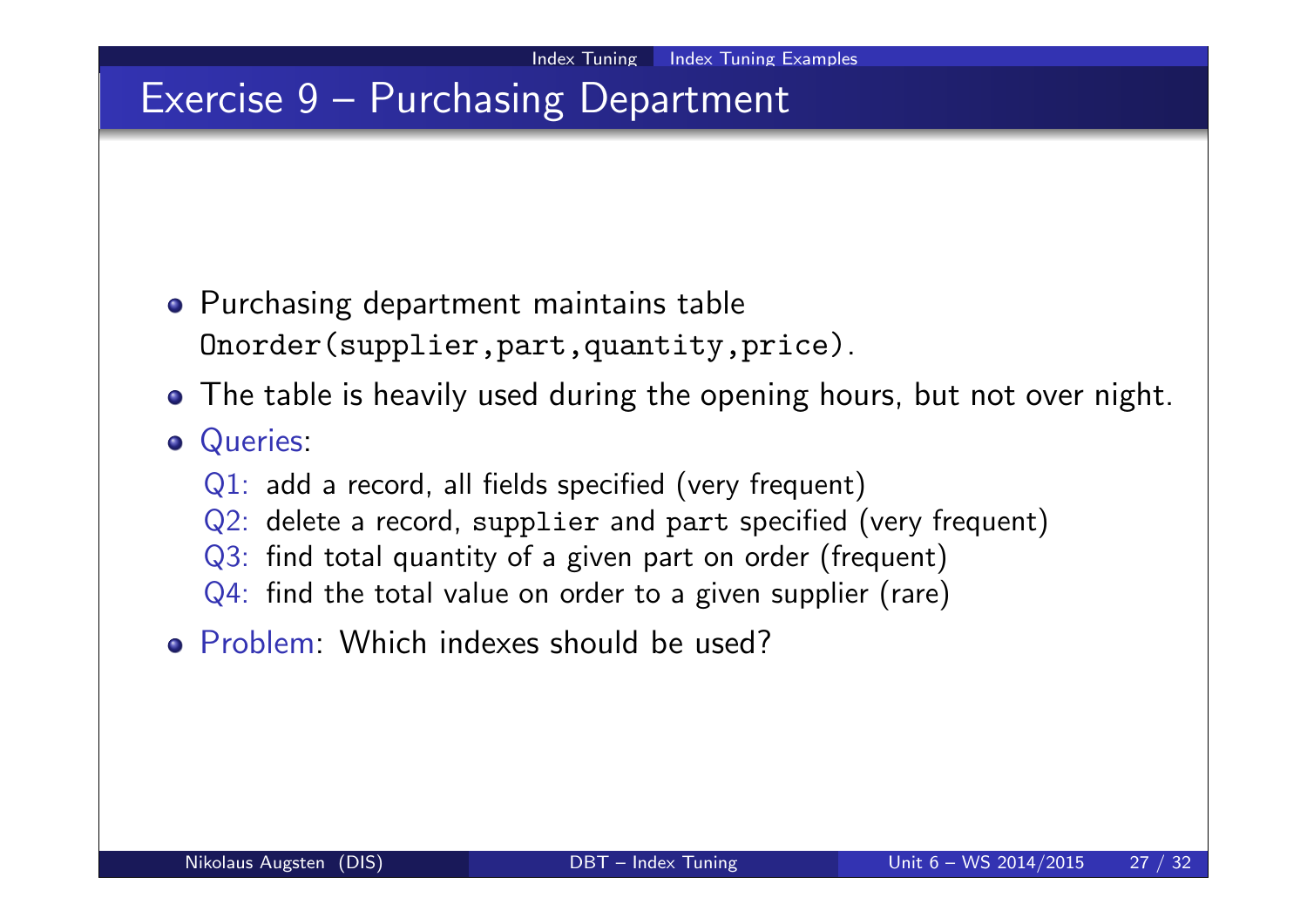## Exercise 9 – Solution

#### Queries:

- Q1: add a record, all fields specified (very frequent)
- Q2: delete a record, supplier and part specified (very frequent)
- Q3: find total quantity of a given part on order (frequent)
- Q4: find the total value on order to a given supplier (rare)
- Solution: Clustering composite  $B^+$ -tree index on (part, supplier).
	- eliminate overflows over night
	- attribute order important to support query Q3
	- hash index will not work for query Q3 (prefix match query)
- Discussion: Non-clustering index on supplier to answer query Q4?
	- index must be maintained and will hurt the performance of much more frequent queries Q1 and Q2
	- index does not help much if there are only few different suppliers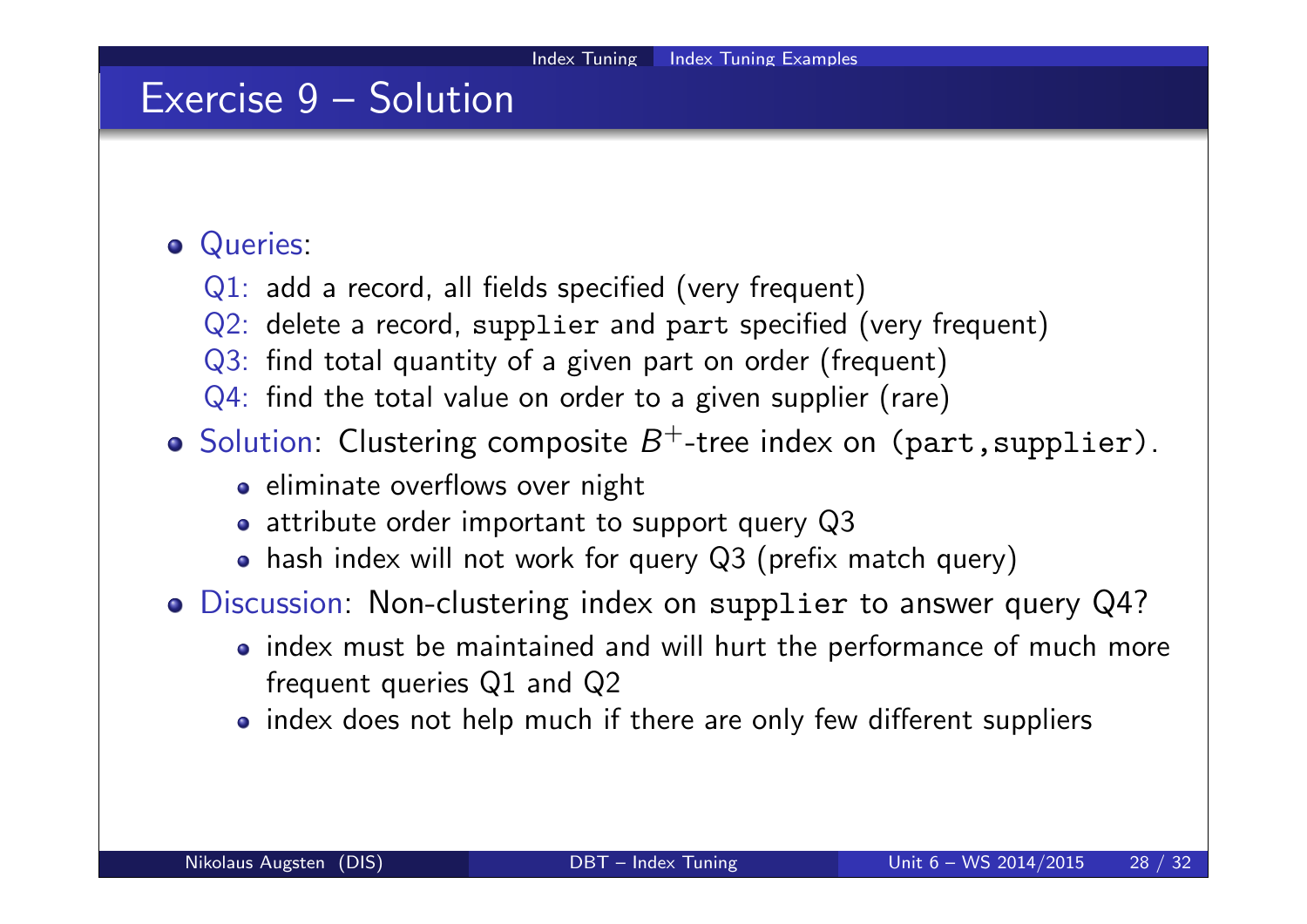## Exercise 10 – Point Query Too Slow

- Employee has a clustering  $B^+$ -tree index on ssnum.
- Queries:
	- retrieve employee by social security number (ssnum)
	- update employee with a specific social security number
- **•** Problem: Throughput is still not enough.
- Solution: Use hash index instead of  $B^+$ -tree (faster for point queries).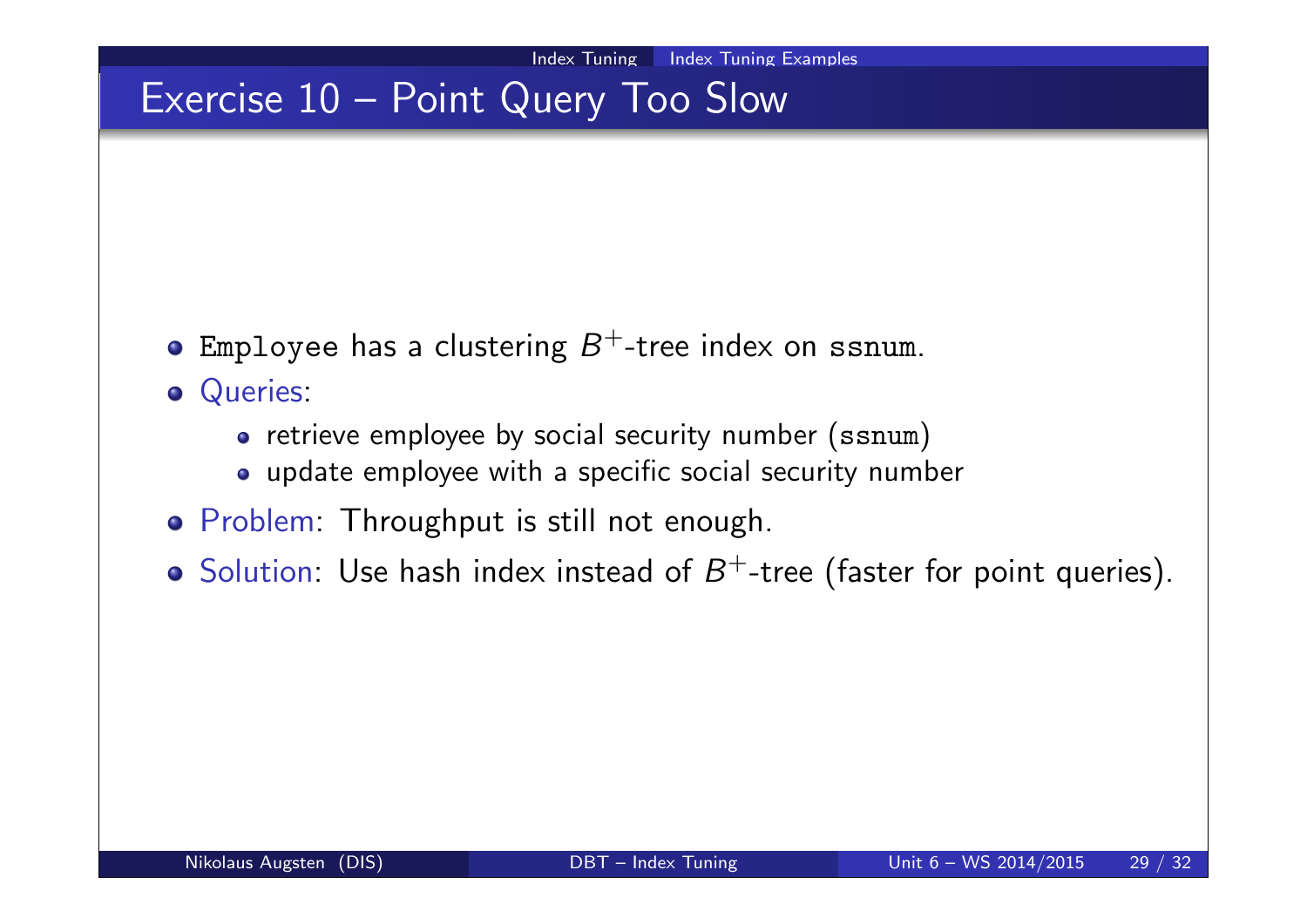# Exercise 11 – Historical Immigrants Database

- Digitalized database of US immigrants between 1800 and 1900:
	- 17M records
	- each record has approx. 200 fields
		- e.g., last name, first name, city of origin, ship taken, etc.
- Queries retrieve immigrants:
	- by last name and at least one other attribute
	- second attribute is often first name (most frequent) or year
- Problem: Efficiently serve 2M descendants of the immigrants. . .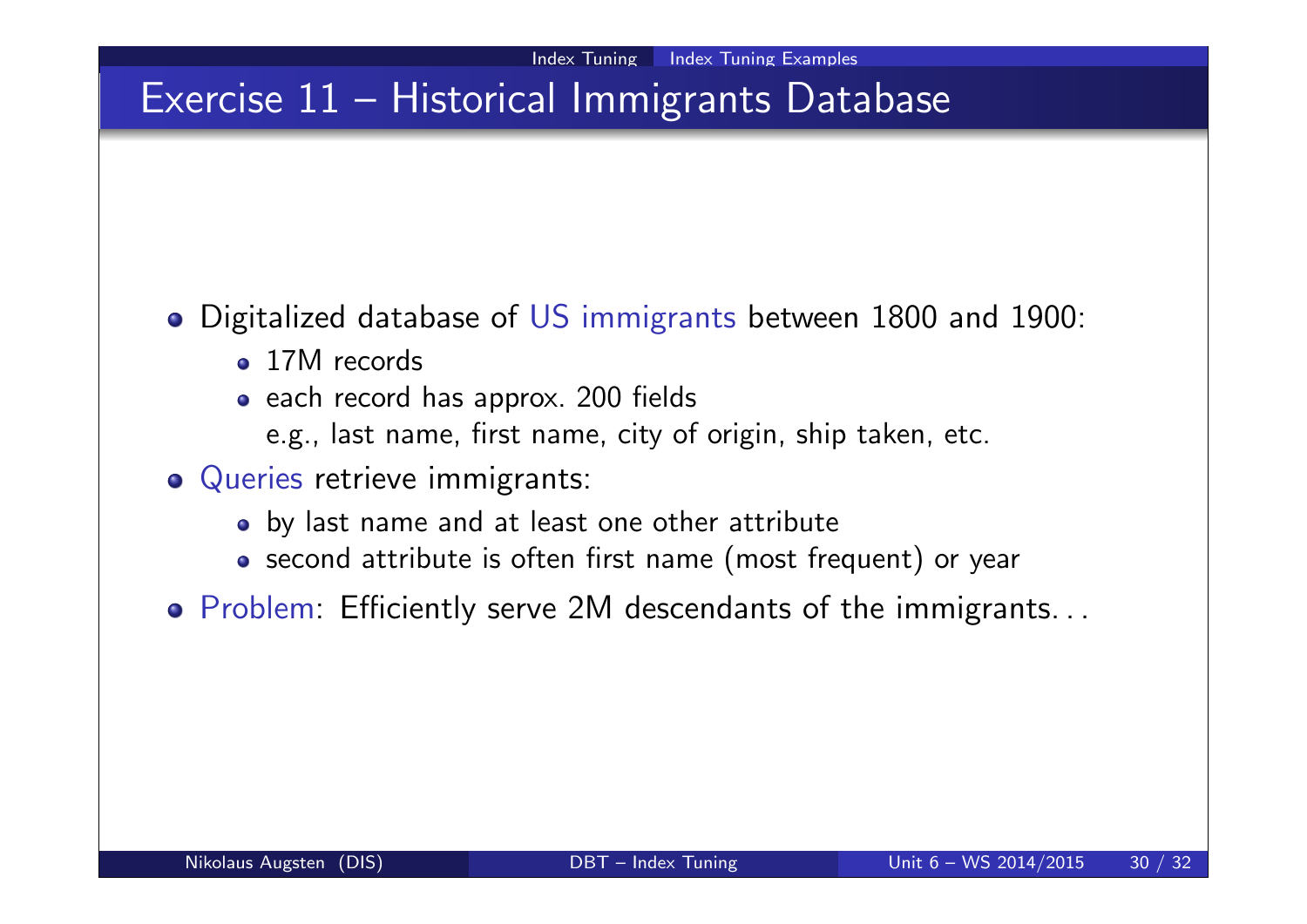### Exercise 11 – Solution

Clustering  $B^+$ -tree index on (lastname, firstname):

- no overflow since database does not have updates
- use high fill factor to increase space utilization
- key compression should be used (long key, no update)
- index useful also for prefix queries on lastname
- Composite non-clustering index on (lastname,year):
	- no maintenance cost (no updates)
	- attributes probably selective enough
- Non-clustering indexes on all frequent attribute combinations?
	- no maintenance, thus only limitation is space overhead
	- useful only if selective enough